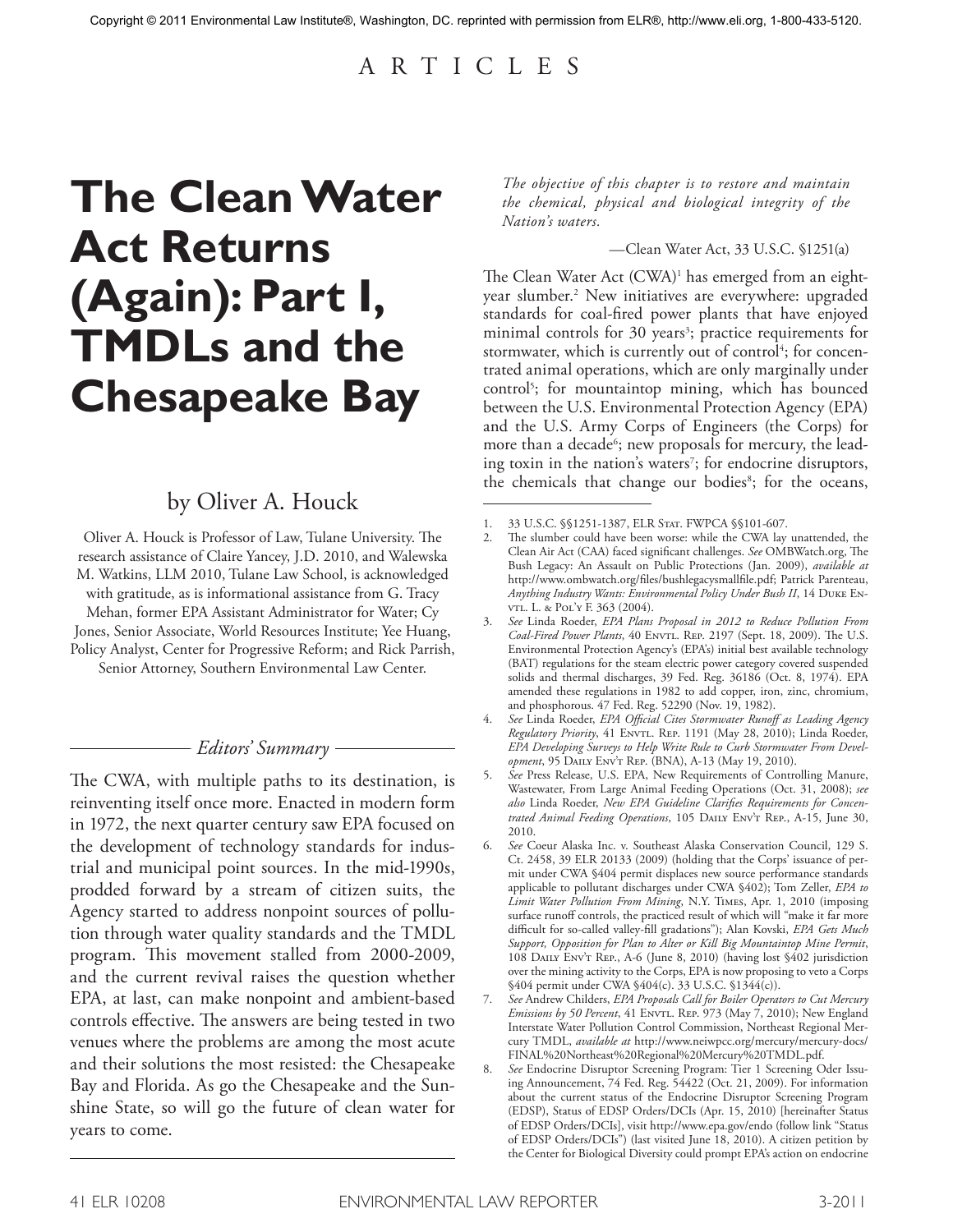which are rapidly acidifying from atmospheric carbons<sup>9</sup>; and a renewed emphasis on enforcement promising actual consequences in states and regions where they had been all but forgotten. 10 A rainbow of actions driving, once more, toward the Act's overriding goal: clean water. 11

The initiatives with the highest stakes, however, are playing out under a very old concept of the CWA, a concept that indeed predated it and led its predecessors to failure: ambient water quality standards. Ground zero is the fortymillion-acre watershed of the Chesapeake Bay, the largest water restoration project in America, indeed the world.

## **I. The Missing Years**

Water quality standards—the backbone of earlier pollution control programs—were retained in the 1972 Act as a concession to state water administrators, discharge industries, and congressmen suspicious of federal intrusion. 12 They lay unused for the next two decades, during which EPA struggled with one of the most massive tasks in all of environmental law: the promulgation of best available technology (BAT) limits for every industrial and municipal point source in the country. The Agency faced daunting deadlines and court challenges every step of the way. 13 Its neglect of water quality standards and the total maximum daily load (TMDL) program designed to imple-

ment them was quite understandable, indeed inevitable. 14 In 1975, EPA promulgated a set of skeletal TMDL regulations and went back to work on BAT. 15 Water quality standards remained, in theory at least, a backup for point source permitting,<sup>16</sup> but the TMDL program—intended to identify polluted waters, target load reductions, and begin the process of remediation—went off radar.

One result of EPA's focus on point source standards was that nonpoint sources grew out of control and began eating up the hard-won gains of the national pollutant discharge elimination system (NPDES) program. 17 Some badly polluted waters made noteworthy recoveries during this time,18 but overall, the water quality trend was downward. In the mid 1980s, environmental groups in places where nonpoint sources were a serious problem discovered the TMDL program and took both EPA and the states to court for ignoring it. 19 A flurry of lawsuits forced the action

disruptors under the CWA. *See* Ctr. for Biological Diversity, "Petition for Water Quality Criteria for Endocrine Disrupting Chemical Under §304 of the Clean Water Act, 33 U.S.C. §1314, Before the Environmental Protection Agency" (Jan. 11, 2010), http://www.biologicaldiversity.org/campaigns\_pesticides\_reduction/endocrine\_disruptors/pdfs/EPA\_304\_EDC\_ petition.pdf [hereinafter CBD Petition WQC EDC].

<sup>9.</sup> Linda Larson & Meline MacCurdy, *EPA to Consider Ocean Acidification Under §303(d) of the Clean Water Act*, Marten Law (Apr. 1, 2010), *available at* http://www.martenlaw.com/newsletter/20100401-cwa-ocean-acidification.

<sup>10.</sup> *See* Linda Roeder, *EPA Administration Tells House Committee Agency Will Refocus on Water Enforcement*, 40 ENVTL. REP. 465 (Oct. 23, 2009); Charles Duhigg, *Clean Water Laws Are Neglected, at a Cost in Suffering*, N.Y. Times, Sept. 13, 2009:

In the last five years alone, chemical factories, manufacturing plants and other work places have violated water pollution laws more than half a million times.... However, the vast majority of those polluters have escaped punishment. State officials have repeatedly ignored obvious illegal dumping, and the Environmental Protection Agency, which can prosecute polluters when states fail to act, has often declined to intervene.

<sup>11.</sup> The original and never-amended goal of the CWA is worth repeating: "The objective of this chapter is to restore and maintain the chemical, physical and biological integrity of the Nation's waters." 33 U.S.C. §1251(a).

<sup>12.</sup> *See* Oliver A. Houck, *The Regulation of Toxic Substances Under the Clean Water Act*, 21 ELR 10528, 10531-33 (Sept. 1991) (describing congressional rejection of water quality standards approach); OLIVER A. HOUCK, THE Clean Water Act TMDL Program: Law, Policy, and Implementation at 14-20 (2d ed., Envtl. L. Inst. 2002) (2000) (describing state and industry insistence on its retention).

<sup>13.</sup> *See E.I. DuPont de Nemours & Co. v. Train*, 541 F.2d 1018, 6 ELR 20371 (4th Cir. 1976) (approving accelerated EPA approach to BAT development due to accelerated deadlines). In the ensuing process, industry and trade associations sued to invalidate each BAT promulgated for over 50 categories and such categories of dischargers. *See* Houck, *The Regulation of* 

*Toxic Substances, supra* note 12, at 10537 n.144 (providing a partial list of industry challenges).

<sup>14.</sup> The TMDL program was a late-adopted compromise in the CWA, providing a mechanism to upgrade waters that did not meet state water quality standards. See HOUCK, THE CLEAN WATER ACT, *supra* note 12, at 20-24. Section 1313(d) of the Act requires states to identify these waters, prioritize them, and allocate (reduced) pollution loadings that will achieve the standards. 33 U.S.C. §1313(d). EPA is to approve each step, including the allocations "necessary" to meet state standards, and to prepare its own TMDL if the state proposal is inadequate. *Id*. States were then to incorporate the TMDLs into their ongoing water management programs. *Id.* §1313(e).

<sup>15.</sup> *See* U.S. EPA, Preparation of the Water Quality Management Plus, 40 Fed. Reg. 55344 (Nov. 28, 1975), codified at 40 C.F.R. §131(1); Plan Content, 40 Fed. Reg. 55346 (Nov. 28, 1975), codified at 40 C.F.R. §131.11. In fact, EPA was only propelled to take these modest steps by an environmental lawsuit, *NRDC v. Train*, 396 F. Supp. 1386, 1392-93, 5 ELR 20405 (D.D.C. 1975). Despite their advocacy for the primary of water quality-based programs, the states strongly resisted EPA efforts to implement them. *See* Jeffrey M. Gaba, *Federal Supervisor of State Water Quality Standards Under the Clean Water Act*, 36 Vand. L. Rev. 1167, 1189-90 (1983); William H. Rodgers Jr., Environmental Law: Air and Water 289, n.3 (1986); William F. Pederson, *Turning the Tide in Water Quality*, 15 Ecology L.Q. 69, 99, 102 (1988); *see also* Mississippi Comm'n Nat'l Res. v. Costle, 625 F.2d 1269, 10 ELR 20931 (5th Cir. 1980).

<sup>16.</sup> Under the CWA, water quality standards were also to be used as a safety net to upgrade NPDES permits where BAT limits were insufficient to meet state standards. 33 U.S.C. §§1311(b)(1)(C), 1312. *See also* Gaba, *supra* note 15, at 1189-90; RODGERS, *supra* note 15, n.3.

<sup>17.</sup> *See* U.S. EPA, "Clean Water Act Plan: Setting the Stage: Successes, Challenges and New Directions," http://www.epa.gov/cleanwater/action/cla. html ("Agriculture is the most extreme source of water pollution, affecting 70 percent of impaired river and streams and 49 percent of impaired lake areas") (last visited Feb. 26, 1998) (on file with author). Although published in 1997, and summarizing data from previous years, were the report written today, its conclusions would be much the same.

<sup>18.</sup> Two of the most celebrated turnarounds have been the Hudson River and Lake Erie, both objects of obvious point source pollution and aggressive, citywide organized cleanup campaigns. *See* John Cronin & Robert F. KENNEDY JR., THE RIVERKEEPERS (1997) (describing the efforts and results of the Hudson River Fisherman's Association and other citizen and legal assistance groups).

<sup>19.</sup> The first TMDL citizen suit cases came out of Illinois: *Scott v. City of Hammond*, 530 F. Supp. 288 (N.D. Ill. 1981), *aff'd in part, rev'd in part by* 741 F.2d 992, 14 ELR 20631 (7th Cir. 1984) ("[T]he CWA should be liberally construed to achieve its objectives—in this case to impose a duty on the EPA to establish TMDL's when the states have defaulted by refusal to act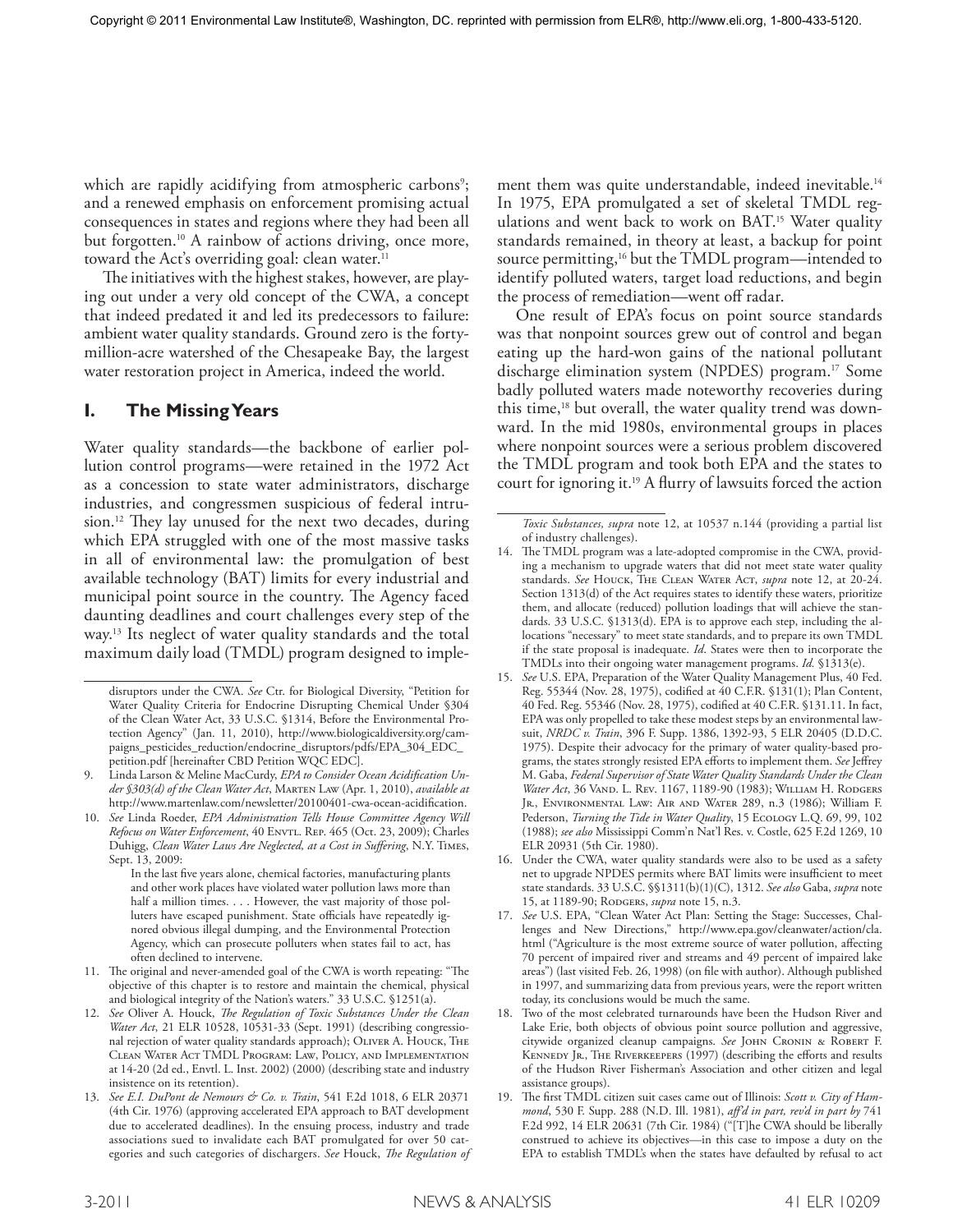forward, requiring lists of impaired waters and load allocations, which put considerable strain on EPA and states unaccustomed to this kind of pressure. 20 Struggling to get ahead of the curve, EPA began to develop comprehensive new regulations for this stepchild program. It convened a Federal Advisory Committee of stakeholders to assist, which soon turned into a tar baby of its own. 21 Nonpoint industries led by row crop agriculture, animal feeding operations, and timber companies wanted nothing to do with TMDLs, and, after a year of fruitless negotiating, EPA went forward without them.

The final EPA regulations of 2000 established fixed deadlines for the preparation of TMDLs. 22 More controversially, they added a requirement for plans to implement them,23 and "reasonable assurances" based on "reliable delivery mechanisms" that the load reductions predicted by the documents would be achieved. 24 Nonpoint industries immediately sued to challenge EPA's authority for these requirements, $25$  an issue that could have gone either way. The statute neither prescribed nor prohibited such plans; EPA would argue that its duty to approve elements "necessary" to meet water quality standards implied the power, indeed the responsibility, to assess whether the load allocations were sufficient. 26 Events, however, took a different turn. Nonpoint industries raised a firestorm of protest and carried it to Capitol Hill, which in the waning months of the Clinton Administration was a ready audience. 27 The U.S. Congress passed an appropriations rider blocking the regulations. The Administration countered by waiting until the last minute to sign the bill while it rushed its regulations to the Government Printing Office. On paper, EPA won the shootout.

It was a pyrrhic victory. One of the first acts of the incoming Bush Administration was to place the TMDL regulations on hold, from which they never again emerged. 28 The new EPA Administrator for Water—whose job required,

24. 40 C.F.R. §130(p) (reasonable assurances).

inter alia, some measure of optimism—characterized the program as "a kind of information-based strategy" that would "energize" citizens and state agencies to do the right thing. 29 What it did, without a doubt, was produce a great deal of paper, more each year as the show continued. Once states and nonpoint industries realized that the TMDL program was merely informational and required no more than a set of numbers for load reductions that might or might not be achieved, the furor died down. "Implementation plans" were off the agenda. "Reasonable assurances" for nonpoint source reductions went off the agenda as well. The states were elaborating hypotheticals that they were then free to deal with or file on the shelf.

Environmental litigation, which brought the parties to this dance some 15 years earlier, also, seemingly, ran out of gas. Litigation had compelled the process forward, but later courts were reluctant to gainsay the pace or the substance,<sup>30</sup> leaving environmental groups to play around the edges of a program that seemed to have no ace in the hole. Two significant cases of this interregnum required EPA to approve "daily," as opposed to monthly or otherwise averaged loads (disallowing the practice of burying bad days, during high runoff for example, under good ones), $31$  and required EPA to ensure that *point* sources discharging into TMDL waters ensure controls over *nonpoint* sources sufficient to meet the attainment of water quality standards. 32 This latter case, limited as it is to point source permits, is to date the only enforceable federal abatement requirement for agriculture, timber, and the nonpoint world. Most state laws exempt agriculture and silviculture from water quality requirements altogether. 33 No fewer than 17 states prohibit state agencies from imposing *any* environmental requirement stricter than the federal baseline. 34 Now, at least where a point source sought a new permit in waters polluted by

over a long period.") and Oregon, *NW Envt'l Def. Ctr. v. Thomas*, No. 86- 1578 BV (consent decree, filed June 3, 1987).

<sup>20.</sup> *See* Houck, The Clean Water Act, *supra* note 12, at 49-64.

<sup>21.</sup> *Id.* at 82-84 (describing FACA process).

<sup>22.</sup> U.S. EPA, Revisions to Water Quality Management Regulation and Revisions to the National Pollution Discharge Elimination System Program in Support of Revisions to the Water Quality Planning and Management Regulation, 65 Fed. Reg. 43586 (July 13, 2000).

<sup>23.</sup> 40 C.F.R. §130.32(c) (purpose and elements of implementation plans).

<sup>25.</sup> American Farm Bureau v. Whitman, No. 00-1320 QCD (July 18, 2000). The list of plaintiffs, included a who's who of the nonpoint discharge world: the American Farm Bureau Federation, the American Forest and Paper Association, the American Crop Protection Association, the National Pork Producers Council, the National Corn Growers Association, the National Chicken Council, the National Cattlemen's Beef Association, the National Cotton Council of America, and the Fertilizer Institute.

<sup>26.</sup> EPA has subsequently made this argument to support watershed implementation plans for the Chesapeake Bay. *See* Letters from the Regional Administrator, U.S. EPA Region III, *infra* notes 92, 109, 115, 123.

<sup>27.</sup> *See* Houck, the Clean Water Act, *supra* note 12, at 166-70 (discussing the imbroglio that followed). For an EPA insider's review of these events, see Robert H. Wayland III, *The TMDL Fracas* (Aug. 27, 2009), originally posted on the EPA Alumni Association's website, available via macarthur1@ mac.com. Mr. Wayland served as Director of the Office of Wetlands, Oceans, and Watersheds in EPA's Office of Water during this time.

<sup>28.</sup> Houck, The Clean Water Act, *supra* note 12, at 169-70.

<sup>29.</sup> Testimony of G. Tracy Mehan III, Assistant Administrator for Water at EPA, Before Subcommittee on Water Reserves and the Environment of the Committee on Transportation and Infrastructure, U.S. House of Representatives (Nov. 15, 2001), *available at* http://www.epa.gov/water/ speeches/111501tmdls.pdf. Mr. Mehan, walking into a lion's den where TMDLs were concerned, may have genuinely believed that information and good will would clean up the nation's waters, but he was also making the best of an adverse political situation.

<sup>30.</sup> *See* Hayes v. Whitman, 264 F.3d 1024 (10th Cir. 2001) (any number of TMDL submissions, no matter how few, suffice); Potomac Riverkeeper v. EPA, 2206 U.S. District LEXIS 14837 (Mar. 31, 2006) (same); Sierra Club v. Leavitt, 488 F.3d 904, 37 ELR 20138 (11th Cir. 2007) (approving reduced Florida list that excluded certain impaired waters).

<sup>31.</sup> Friends of the Earth v. EPA, 446 F.3d 140 (D.C. Cir. 2006). *But see* NRDC v. Muszynski, 268 F.3d 91, 32 ELR 20203 (2d Cir. 2001) (holding that "daily" loads produced "absurd results").

<sup>32.</sup> Friends of Pinto Creek v. EPA, 504 F.3d 1007, 37 ELR 20255 (9th Cir. 2007). This case follows and should be understood in conjunction with *Pronsolino v. Nastri*, 291 F.3d 1123, 32 ELR 20689 (9th Cir. 2002), which affirmed the application of §1313(d) to waters impaired solely by nonpoint sources, but also held that these TMDLs were not required to include implementation plans.

<sup>33.</sup> *See* William L. Andreen, *Federal Climate Change Regulation and Preemption*, 3 Envtl. & Energy L. & Pol'y J. 261, 279-80 (2008). The CWA specifically allows state standards in excess of federal requirements, 33 U.S.C. §1370; *see also* PUD No. 1 of Jefferson Cty v. Wash. Dept. of Ecology, 511 U.S. 700, 24 ELR 20945 (1994).

<sup>34.</sup> While the CWA explicitly allows state standards more rigorous than federal requirements, 33 U.S.C. §1370, few seem eager for the challenge. Andrew Hecht, *Obstacles to the Devolution of Environmental Protection: States' Self-*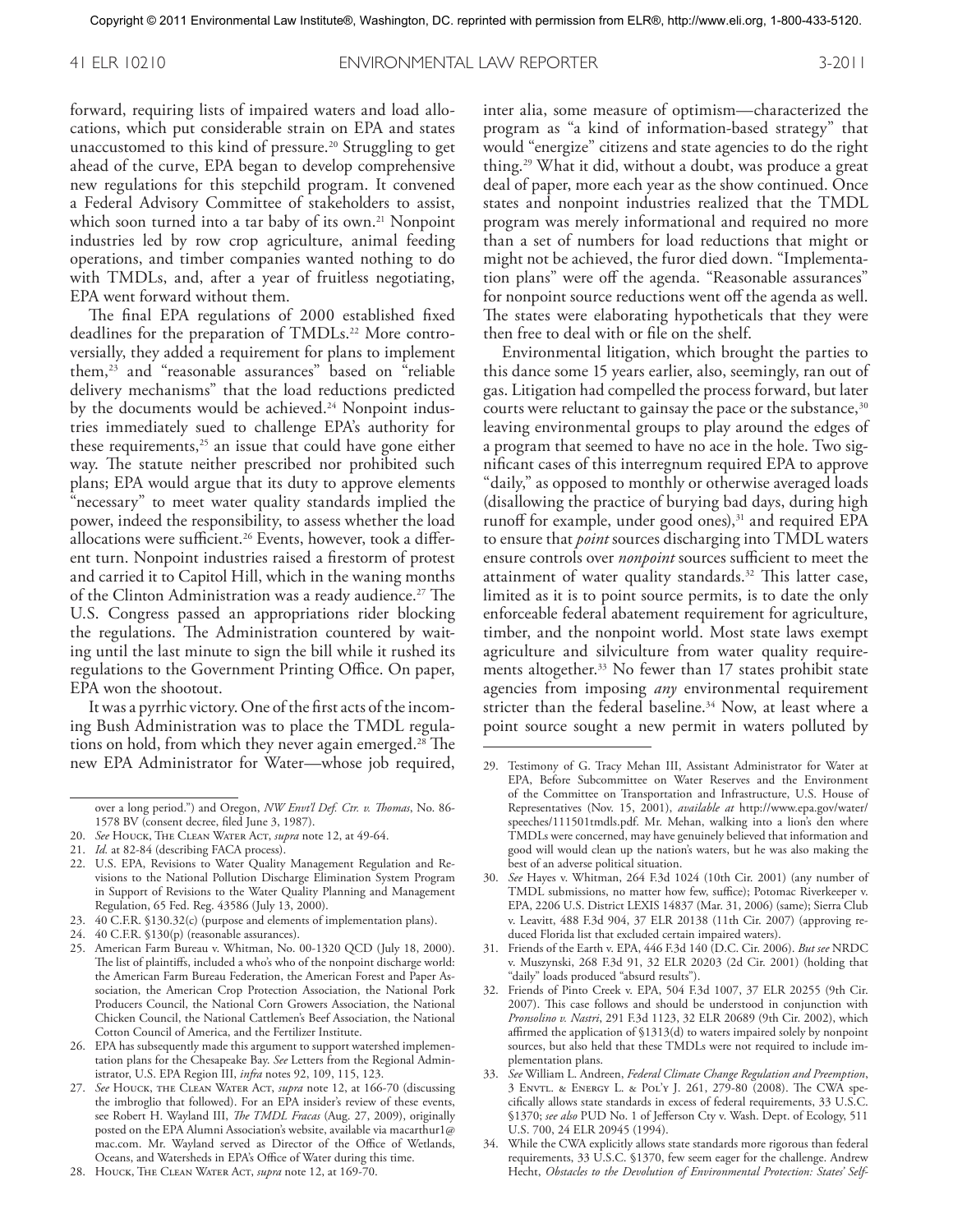nonpoints as well—even one dominated by nonpoints— EPA would have something to say about it. 35

The results of the TMDL process to date depend largely on whether one counts by beans or clean water. In the second half of the l990s, the numbers of approved TMDLs ranged in the low hundreds. 36 Ten years later, they were coming in at 4,000-plus a year, reaching 9,241 in 2008. 37 As the smoke clears, we have over 41,000 completed documents for some 44,000 listed impaired waters, pretty much a full deck. 38 In many states, the story ends here: Mission Accomplished. In others, the narrative has carried farther, leading, for example, in California, Florida, and Virginia to types of implementation plans that include a selection of management practices, largely voluntary and governmentfunded. 39 Some states have come up with rather imaginative applications: load allocations in Los Angeles and the District of Columbia for common trash<sup>40</sup> and in the Northeast for pavement. 41 More routinely, however, states have tended to avoid allocating reductions to point sources (which would then have to reflect them in their NPDES permits) by relying on rather fanciful reductions from nonpoint dischargers (which, because they have no permits, can be as fanciful as one wishes). 42 Many waters, meanwhile, have been dropped from TMDL listing altogether due to "insufficient information" or a determination that the prevailing standards are "unattainable"<sup>43</sup>; waters a state succeeds in delisting, it does not have to deal with at all.

- 38. *Id.*, "Approved TMDLs by State."
- 39. *See* U.S. EPA, An Urgent Call to Action: Report of the State–EPA Nutrient Innovations Task Group D-49 (California) and D-7 (Florida) (Aug. 2008), *available at* http://www.epa.gov/waterscience/criteria/nutrient/nitgreport.pdf.
- 40. Carolyn Whetzel, *EPA Proposes Daily Pollution Limits for Impaired Lakes in Los Angeles Area*, 93 Daily Env't Rep. A-8, May 17, 2010; Jeff Day, *EPA, Maryland, District Agencies Consider Trash Removal Goals for Potomac Tributary*, 79 Daily Env't Rep., A-5 (Apr. 27, 2010).
- 41. *See* Trout Brook TMDL, cited in Dave Owen, "Urbanization, Water Quality and the Regulated Landscape," unpub., on file with author, quoted with author's permissions, Brook Trout Discussion at TAN 181.
- 42. *See* Lisa Jordan, Supervising Attorney, Tulane Environmental Law Clinic, "Comments on May 2008 Draft TMDLs for Nitrogen and Phosphorous in the Yazoo River Basin, Mississippi Department of Environmental Quality," June 16, 2008; Lisa Jordan, Supervising Attorney, Tulane Environmental Law Clinic, "Comments on May 2009 Draft TMDL for Nitrogen and Phosphorous in the Pearl River Basin," Mississippi Department of Environmental Quality, June 12, 2009.
- 43. Mississippi, for example, magically dropped from 490 listed waters in 2002 to 197 in 2008. *Compare* U.S.EPA, 2002 Section 303(d) List Fact Sheet for MISSISSIPPI, Waters Listed by Watershed, http://iaspub.epa.gov/tmdl\_ waters10/state\_rept.control?p\_state=MS&p\_cycle=2002 (last visited Jan. 20, 2011) *with* 2008 Section 303(d) List Fact Sheet for MISSISSIPPI, Wa-

Given these limitations, what we have succeeded in doing here is produce a great number of documents that could be useful, depending upon what implementation, if any, comes next. Which is where the program disappears from view. No one really knows, although EPA has made recent efforts to find out. 44 It is not an easy inquiry. Unlike the first applications of BAT that sent pollution plummeting and a  $30\%$  jump in water quality,<sup>45</sup> TMDL results are far more difficult to measure, either by on-the-ground practices or their impacts, which are also influenced by federal subsidies, e.g., corn for ethanol production, and soil conservation programs, e.g., those of the National Conservation Resource Service, to say nothing of temperature, rainfall, and other factors. One study of TMDL implementation in Ohio and West Virginia shows something less than one-half of watersheds with TMDL-driven responses, about one fifth with partial water quality improvement, and 3% of the waters now in attainment. 46 The exercise is clearly not futile, but its results remain, at best, a glass halffull or half-empty. On the other hand, it has unequivocally helped to nudge the issue beyond denial (for some sectors, at least), and to focus resources on abatement. If we are going to have to pay farmers not to pollute, at least we know which ones should head the line.

Looking at water quality data more comprehensively, the results are yet more troublesome. Comparing information from biennial compilations of state reports in 1998, 2002, and 2008 for two dominant water categories, setting aside the numbers on "threatened" waters (thereby improving the portrait), and rounding to nearest thousand, we find the following<sup>47</sup>:

46. *See* Hoornbeek et al., *supra* note 44.

*Imposed Limitations on Rulemaking*, 15 DUKE ENVTL. L. & POL'Y F. 105 (2004).

<sup>35.</sup> *See supra* note 32*.* Beyond these two cases, two yet more recent filings of interest are *Conservation L. Found. v. EPA*, No. 2:2008cv00238 (D. Vt.) (filed Oct. 28, 2008) (complaint for Declaratory and Injunctive Relief, claiming no reasonable assurances of nonpoint controls in mixed point/nonpoint water body), and *In re Montpelier WWTF Discharge Permit*, No. 22-2-08, (Vt. Envt'l Ct. June 30, 2009) (invalidating TMDL baseline assumptions).

<sup>36.</sup> U.S. EPA, National Summary of State Information, National Cumulative Number of TMDLs, http://www.epa.gov/waters/ir/index.html (search for "Most Current Available" and manually find chart "Cumulative Number of TMDLs" or follow hyperlink "Cumulative Number of TMDLs.") (last visited June 20, 2010).

<sup>37.</sup> *Id.*

ters Listed by Watershed, http://iaspub.epa.gov/tmdl\_waters10/state\_rept. control?p\_state=MS&p\_cycle=2008 (last visited Jan. 20, 2011).

<sup>44.</sup> As of 2007, EPA had little idea what, if anything, states were doing to implement their TMDLs. *See* U.S. EPA, Office of Inspector General, Total Maximum Daily Load Program Needs Better Data and Measures to Demonstrate Environmental Results (Sept. 19, 2007), http://www.epa.gov/ oig/reports/2007/ 20070919-2007-P-00036.pdf. Recent studies include: Brian Benham et al., "TMDL Implementation: Lessons Learned," 2007 (progress depends on amount of funding and local buy-in ... which, in a non-regulatory program, cannot be surprising); Douglas J. Norton et al., "Sampling TMDL Implementation Rates and Patterns in the North Central US," 2000 (estimating that 80% of TMDLs were "partially implemented," but that "full implementation was uncommon"): John Hoornbeek et al., "Implementing Total Maximum Daily Loads: Understanding and Fostering Successful Results," 2008 (reviewing programs of Ohio and West Virginia).

<sup>45.</sup> *See* U.S. EPA, "Water Quality Improvement Study," 1989, on file with author. Table I-2 shows dramatic reductions in total suspended solids (TSS) and oxygen demand, e.g., coal mining from, 224 million pounds of TSS to 1.6 million; pulp and paper from 10 million pounds to 0.8 million. Table and Figure 3-1 show equally dramatic stream quality improvements. *Id.* As disliked as it is by the industrial sector and Chicago-school economists, BAT works.

<sup>47.</sup> The data that follow are taken from U.S. EPA, National Summaries of State Information, for the year 1998, 2002, and 2010, *available at* http://www. epa.gov/waters/ir/index.html (search for "Most Current Available," "2002," and "1998" and then find category "Assessed Waters of United States" for each reporting year).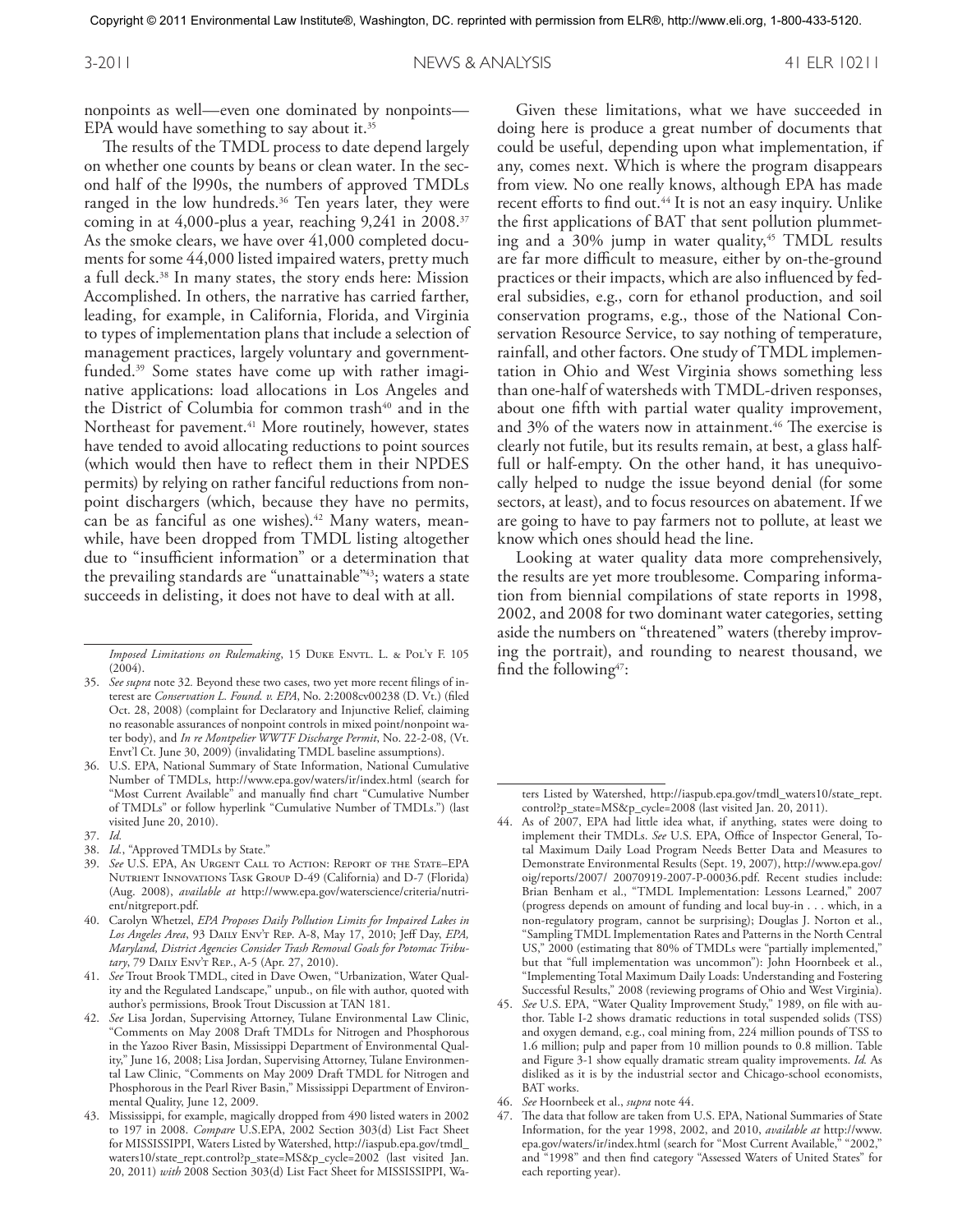41 ELR 10212 ENVIRONMENTAL LAW REPORTER 3-2011

|                         | <b>Rivers and Streams (miles)</b> | <b>Lakes and Ponds (acres)</b> |  |
|-------------------------|-----------------------------------|--------------------------------|--|
| 1998                    |                                   |                                |  |
| <b>Impaired</b>         | 291,000                           | 7,900,000                      |  |
| Total assessed          | 842,000                           | 17,390,000                     |  |
| <b>Percent impaired</b> | 34.7                              | 41                             |  |
| Percent assessed        | 23                                | 42                             |  |
| 2002                    |                                   |                                |  |
| <b>Impaired</b>         | 309,000                           | 6,947,000                      |  |
| Total assessed          | 694,000                           | 14,832,000                     |  |
| <b>Percent impaired</b> | 44.5                              | 46.8                           |  |
| Percent assessed        | 19.6                              | 36.0                           |  |
| 2008                    |                                   |                                |  |
| <b>Impaired</b>         | 463,000                           | 11,602,000                     |  |
| Total assessed          | 934,000                           | 17,576,000                     |  |
| <b>Percent impaired</b> | 49.2                              | 65.2                           |  |
| Percent assessed        | 26.4                              | 42.2                           |  |

Starting with the good news, states are assessing more waters, up by some 10% in recent years. This about ends the good news. Lifting up just that rim of the rock, one notes that we—the wealthiest country in the world, after more than 50 years of water quality programs—are able to assess fewer than one-third of our waters. One also sees wide swings in data that result from chronically underfunded monitoring programs, even accepting the once-a-month drive-by samplings of a few pollutants that characterize much of the process. 48 One thing is certain about these data: the states are not *over*-reporting impaired waters; indeed, they have every incentive to reduce their lists (and their TMDL obligations). These qualifications noted (and ignoring the soon-to-be-polluted "threatened waters" category), the fact is that impairment is not going *down*. It is going *up*. The impaired category for rivers and streams has increased to nearly half a million segments and to almost 50% of all monitored waters over the past decade. The picture for lakes is even bleaker, rising to 11 million acres and a whopping two-thirds of all lakes measured. In short, the past 10 years spent grinding out TMDLs have not yet been game changers.

To be sure, there are some positive results. Elsewhere in these same reports is a yearly count of the number of previously impaired waters that have now been declared to meet state standards. From lows of 23 in the year 2002 and 4 the following year, the figures rise to as many as 331 in 2008, dropping to 103 in 2009. 49 Over eight years, the average is about 130 cleanups per year. On the other hand, there are more than 41,000 identified waters in nonattainment across the country, with more coming in each year as more are assessed. Even were 41,000 a final count, at the pace we are going, it would take 315 years to achieve the national goal: clean water. We are not catching our tail.

Why would this be? The obvious answer, which is also a correct one, is that the dominant causes of pollution today are not regulated at any level: they are nonpoint sources and they believe they are God, for good reasons. The first is the feeling of entitlement that comes from outright exemptions to federal and state laws. Existing government approaches are all carrot and no stick, voluntary measures and cash payouts that have become a second entitlement. 50 Even where controls are necessary to attain water quality standards in critically impaired watersheds,

the farm industry expects to get paid. The entitlement, of course, is not sustainable. Nor is a world dependent on benevolent volunteers,<sup>51</sup> nor a world where Fort Knox itself is opened to reimburse farmers for every winter cover, cattle fence, riparian leave area, and chicken manure container in America. A 2008 study showed that payments at \$45 an acre for cover crops to reduce runoff on all Maryland farmland would come to \$34 million a year<sup>52</sup>; that is for just one state, for just one of several abatement practices, for twelve

<sup>48.</sup> *See* G. Tracy Mehan III, "Flying Blind No More: Data and Monitoring as Indispensable Tools of Water Management," address to National Water Quality Monitoring Council (Apr. 26, 2010) ("We have collected years of data of all types and sources, yet today we cannot decide, in a scientifically definable way, the quality of our waters." *Id.* at 8) (on file with author).

<sup>49.</sup> *See* "Numbers of Waters Attaining" *in* U.S. EPA, National Summaries of State Information (2002), *supra* note 47. The data that follow are taken from this source.

<sup>50.</sup> CWA §319 provides grant assistance to state nonpoint source management programs. 33 U.S.C. §319. For efforts to target this assistance on nonpoint source pollution and their (very) modest effect, see HOUCK, THE CLEAN WAter Act, *supra* note 12, at 30-31, 60-63, 98-99, 183-84, and sources cited therein. For information on U.S. Department of Agriculture programs, traditionally funding farmland ditches, drainage tiles, and channels to the significant impairment of receiving waters, see Peter Harnik, "Channelization: Streamlining Our Nation's Rivers," Environmental Action, Mar. 4, l972 (on file with author) (Department had channelized 6,000 miles of streams by 1971, more than 12,000 additional miles authorized, and another 175,000 stream miles "needing" channelization treatment). In June 2010, the Department announced "new conservation practices" for its Conservation Stewardship Program to reduce farm runoff, providing, again, cash payments for voluntary measures; the emphasis remains on public monies and voluntary compliance. Bill Pritchard, "Agriculture Department Stewardship Program to Focus on Air, Land, Water Improvements," 106 DAILY ENVT Rep. (BNA), A-6, June 4, 2010.

<sup>51.</sup> *See* Dennis M. King, Prof. of Economics, Univ. of Maryland, *Compelling Look at Why Voluntary Strategies Aren't in Patuxent's Best Interest*, Chesapeake Bay J. (Feb. 2007), *available at* http://www.bayjournal.com/article. cfm?article=3017 ("Economic theory predicts and the evidence shows that without credible enforcement and meaningful penalties, many private decision-makers will not only ignore appeals for voluntary environmental restraints, but will also ignore environmental laws.").

<sup>52.</sup> Michelle Perez, Envt'l Working Group, *Facing Facts in the Chesapeake Bay* 18-20 (2009), http://www.ewg.org/files/chesapeake-bay-pollution.pdf. This study also points out that it is environmental groups, not agriculture, that seek federal appropriations for these farm practices. *Id.* at 20. Nonpoint sources are not included in the CWA NPDES Program. *See* 33 U.S.C. §§1311(a), 1342(a); Friends of Everglades v. S. Fla. Water Mgmt. Dist., 570 F.3d 1210, 39 ELR 20118 (11th Cir. 2009). Irrigation return flows are explicitly exempted. 33 U.S.C. §1344(f). For state exemptions, see discussion, *supra* note 33.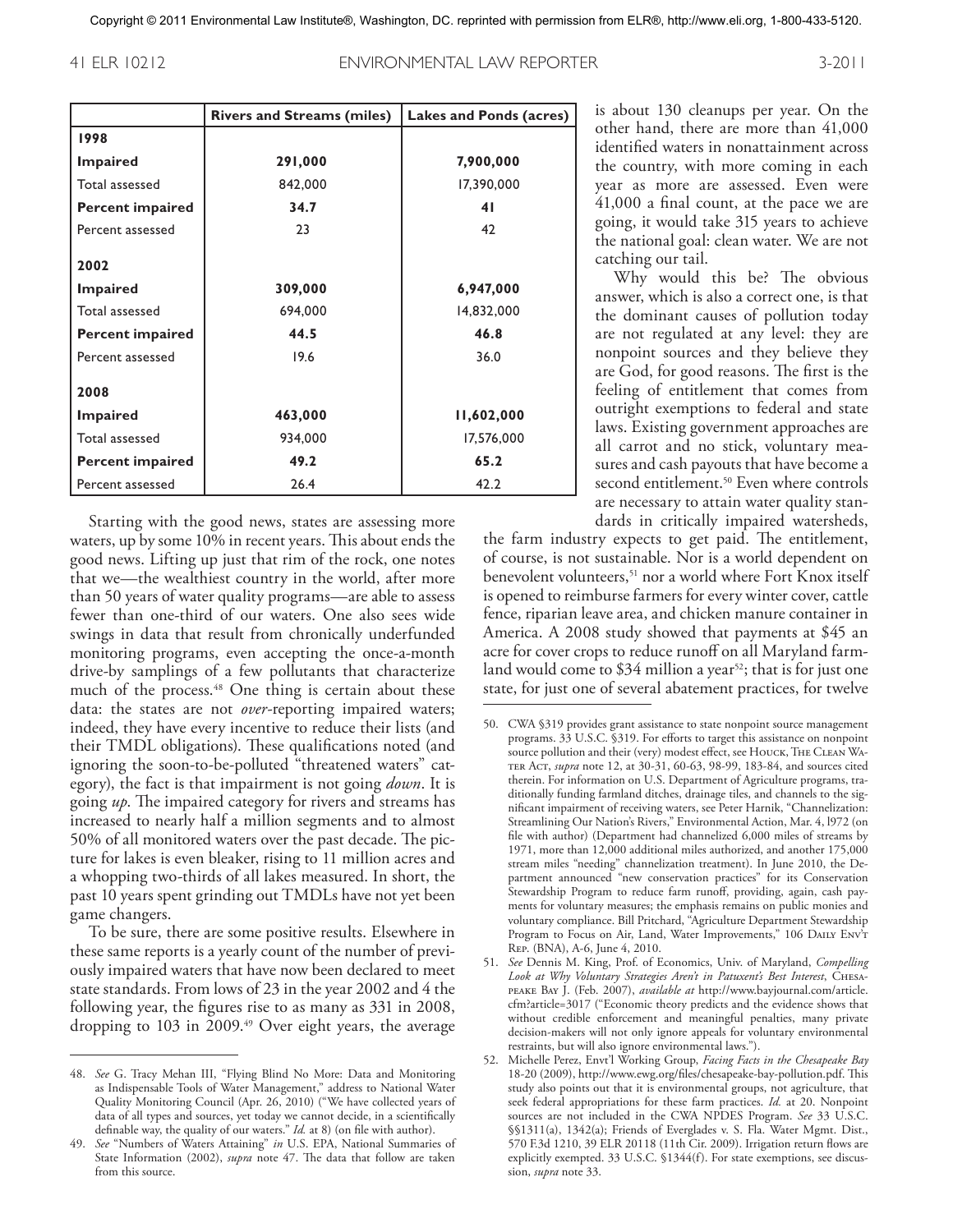months, ad infinitum. Applied to the 50 states, a suite of needed practices would come in topping \$10 billion a year, and \$10 billion the next, and the next. We were not paying these amounts by several orders of magnitude prior to the current recession. In today's economic climate, they seem a fantasy.

There is one other answer: the failure of the TMDL program to self-correct at the end of the Clinton Administration. Like them or not, the 2000 regulations offered the only new blueprint for making water quality standards work to restore the waters of America, and for bringing nonpoint industries into the process. Its two assumptions—implementation plans and reasonable assurances that they would be effective—were the key. The political lesson of the 2000 TMDL imbroglio was that neither EPA nor anyone else was going to be able to do this, against an opposition so entrenched, through nationwide regulation. The approach was too broad brush, it brought in too many enemies, and it had too few friends.

It is little wonder, then, that the Obama Administration, whose EPA included several veterans of the earlier fight, would pick its targets more carefully. With a boldness that has become a hallmark of the current EPA, they picked a huge estuary with critical water quality problems, so badly and publicly battered that everyone knew it, right under the nose of Congress: the Chesapeake Bay. The plan was ambitious: a 64,000-square-mile TMDL for six states and the District of Columbia to save the Bay. It would be the most ambitious water quality restoration project in history. If it worked, others lay in the wings, a prospect that appalls the nonpoint source community.

#### **II. The Chesapeake**

#### *A. Something Old*

America grew up around its great estuaries. The Hudson, the Lower Mississippi, the Sacramento-San Joaquin, and Puget Sound are among them, but the largest of all 130 such bodies of water bordering the country is the Chesapeake Bay. 53 Over 200 miles long and fed by 100,000 streams and tributaries as far away as the Adirondack and Appalachian Mountains,<sup>54</sup> the Chesapeake is iconic for its flocks of ducks and geese that once shadowed the sun; its blue crabs, the "beautiful swimmers" that made Maryland a dining destination<sup>55</sup>; and its oysters, whose reefs at the time Captain John Smith navigated them were so thick and numerous that wooden ships had to take precaution to avoid tearing themselves apart. 56

The decline of the Chesapeake over this past century was precipitous and uninterrupted. It is little better today. Virtually the entire Bay and its tidal branches remain water quality-limited; over one-half of all its tributaries are in either "poor" or "very poor" condition. 57 The best we can say is that, after 30 years of studies, pronouncements, solemn commitments, and related machinations, the curve is no longer dropping. Smaller numbers of Canada geese and winter waterfowl still come into the refuges, but the blue crabs were nearly eliminated by pollution and overharvesting,<sup>58</sup> and the oysters, even more so, are commercially gone. 59 The latest report of the state-federal Chesapeake Bay Program finds overall water quality levels "very poor" and meeting just 24% of their target parameters. 60 A University of Maryland analysis, using different indicators, rates Bay water quality at no better than 28 out of 100, a level at which it has hovered around for the past eight years. 61 The Chesapeake Bay Foundation, combining its findings in a Bay-wide graph, depicts a bottom line with minimal variations in conditions, even a slight decline, since l986. 62 The greatest estuary on the East Coast remains deep in the danger zone.

The Chesapeake's pollution problems arise from a number of familiar factors, among them the very nature of an estuary, where the rivers dump their loads and flushing is rarely complete. This challenge is compounded by shallow depths, averaging about 20 feet when a few deep trenches

<sup>53.</sup> Chesapeake Bay Program (CBP), *Facts and Figures*, http://www.chesapeakebay.net/factsandfigures.aspx?menuitem=14582 (last visited Jan. 20, 2011).

<sup>54.</sup> CBP, *The Bay Watershed*, http://www.chesapeakebay.net/thebaywatershed. aspx?menuitem=13942 (last visited Jan. 20, 2011).

<sup>55.</sup> The Chesapeake's blue crab culture is captured in William H. Warner's Pulitzer Prize winning book, *Beautiful Swimmers: Watermen, Crabs and the Chesapeake Bay* (1976).

<sup>56.</sup> University of Maryland, Ctr. for Envt'l Science, Chesapeake Bay Oysters, *available at* http://www.umces.edu/2002Session/oyster.html.

<sup>57.</sup> CBP, "Watershed Health," http://www.chesapeakebay.net/status\_watershedhealth.aspx?menuitem=26057 (last visited June 20, 2010).

<sup>58.</sup> Long the Bay's most valuable commercial crop, blue crab harvests, once in the hundreds of millions of pounds a year, plummeted in the 1980s and 1990s. TED Case Studies: The Blue Crab: A Declining Resource, http:// www1.american.edu/ted/bluecrab.htm (last visited Jan. 20, 2011). Severe fishing restrictions, vigorously opposed by the crabbing industry at the time, led to a rebound in 2009. *See* Timothy B. Wheeler, *Chesapeake Bay: Crab*  Population Up by 60 Percent, BALT. SUN, Apr. 15, 2010. Pollution has figured equally large in the crab's decline. Chesapeake Bay dead zones eliminate every year an estimated 75,000 tons of benthic organisms—primary food sources of the crab. Oxygen depleted waters drive masses of crabs into the shallows and onshore in a "jubilee." R. Denen, *Is It Time We Put the Ailing Bay on Diet?*, The Free Lance Star, Oct. 30, 2009.

<sup>59.</sup> Bay oystermen have declined in the past 20 years from 6,000 to fewer than 500. Virginia Inst. of Marine Science, Research–Shellfish Diseases (Mar. 16, 2007), *available at* http://vims.edu/env/research/shellfish/ (last visited Feb. 22, 2008) (on file with author). The oyster reefs that once menaced John Smith's boats, measuring 200,000 acres, are down to 36,000 acres and falling, David A. Fahrenthold, *Md. Gets Tough on Chicken Farmers*, Wash. Post, Sept. 12, 2008, *available at* http://www.washingtonpost.com/ wp-dyn/content/article/2008/09/11/AR2008091103841.html (last visited Jan. 20, 2011). The University of Maryland report, *Chesapeake Bay Oysters*, includes the following illustration of the oyster's decline: "A paper by UM-CES scientist Roger Newell in 1987 made the dramatic point that oyster populations at the beginning of the century could have filtered the entire Chesapeake in several days, while the populations remaining at the end of the 20th century would take more than a year." University of Maryland, *supra* note 56.

<sup>60.</sup> CBP, Bay Water Quality, http://www.chesapeakebay.net/status\_waterquality.aspx?menuitem=19837 (last visited Jan. 20, 2011).

<sup>61.</sup> Chesapeake Eco-Check, *Water Quality Index*, http://www.eco-check.org/ reportcard/chesapeake/2009/indicators/water\_quality\_index/ (last visited Jan. 20, 2011).

<sup>62.</sup> Chesapeake Bay Foundation, *State of the Bay 2008*, http://www.cbf.org/ Document.Doc?id=170 (last visited Jan. 20, 2011). The Foundation also grades the state of overall pollution, on a scale of 1 to 100, as 17 (an F) in nitrogen, 23 in phosphorous (D– ), 14 in dissolved oxygen (F, *down* two points from 2007), and 14 in clarity (F, no change). *Id.*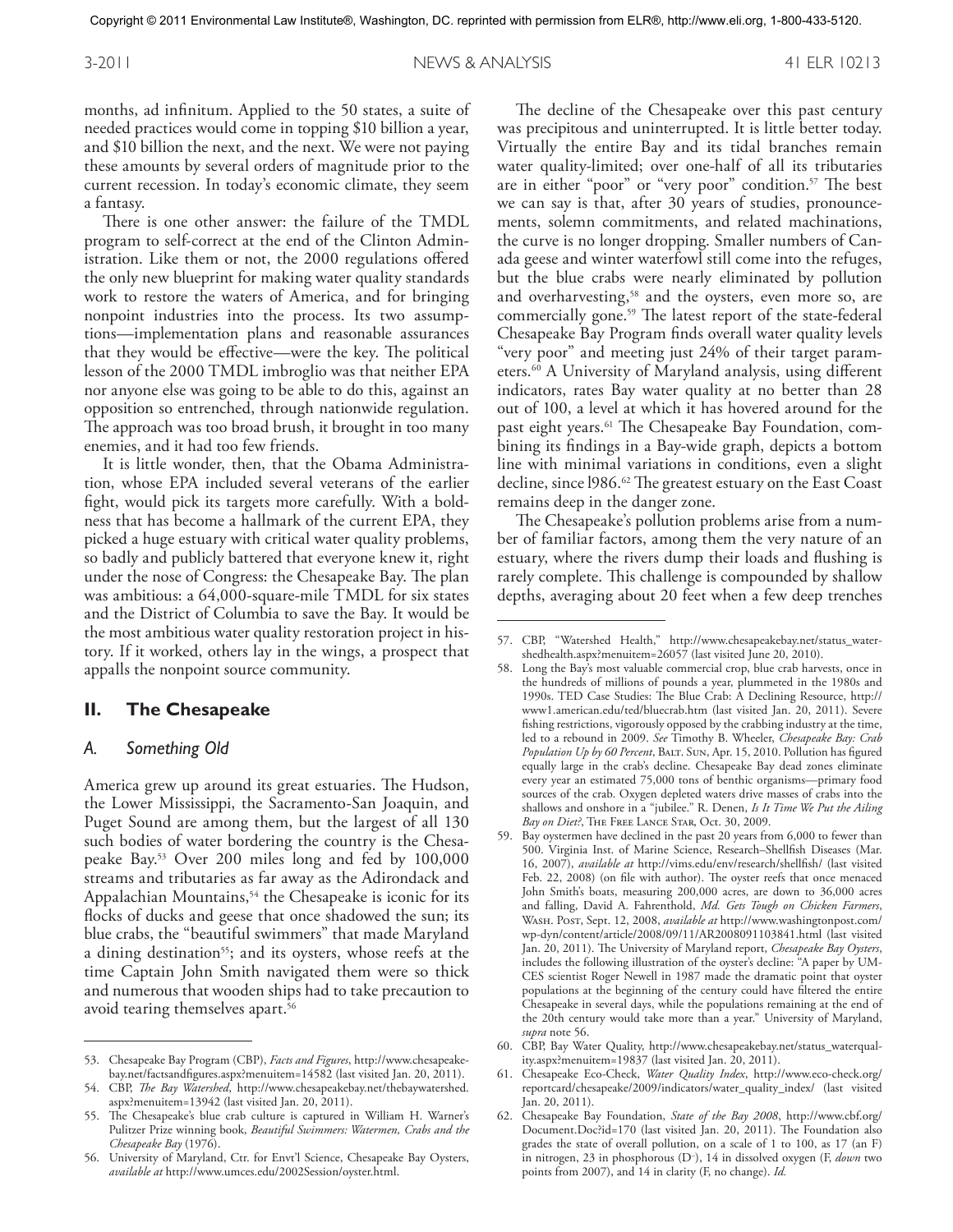are figured in. Otherwise, a six-foot-tall fisherman could wander over nearly three-quarters of a million acres of Bay bottoms and never get his hat wet. 63 What goes into the Bay, then, largely stays there and gets cooked by the sun.

Nonetheless, the Chesapeake, like all other estuaries, lived in equilibrium until humans started adding their wastes and destroying its natural filters of bottom grasses, adjacent wetlands, and upstream vegetation. 64 Pollution sources include the usual suspects, adjacent industries, municipal treatment systems, stormwater runoff, and surprisingly high loadings from air emissions, but the lion's share is from agriculture, both row crops and animals. 65 Focusing on the three primary pollutants—nitrogen, phosphorous, and sediments—agriculture leads all contributors to the Bay: 39% of nitrogen loadings (17% of that from manure, 15% from commercial fertilizers, and 6% agricultural air emissions); 45% of phosphorous inputs (26% livestock, 19% fertilizers); and a whopping 60% of sediments. 66 It seems obvious that unless something different is done with the agricultural sector, there is no hope to recover the Bay. Which has been obvious for a long time.

As early as the 1960s, citizen movements were forming around restoring the Bay,<sup>67</sup> from which emerged a remarkable politician, Sen. Charles Mathias (R-Md.), dubbed by the Majority Leader as the "conscience of the Senate."68 Senator Mathias had grown up on the Bay, witnessed its decline, and secured a \$27 million appropriation to study the causes. 69 The study's results—fingering nutrient pollution—led to the Chesapeake Bay Agreement of 1983, a skeletal document signed by the governors of Maryland, Pennsylvania, and Virginia, and the District of Columbia's mayor, agreeing to work together on cleanup. 70 Sev-

- 64. Since the arrival of Captain John Smith and the settlement of the Bay, its forests, wetlands, and underwater grasses have declined by nearly 100%. Chesapeake Bay Foundation, *State of the Bay Report* (2008), http://www.cbf. org/Document.Doc?id=170.
- 65. *See* U.S. EPA, Chesapeake Bay Executive Order §502 Guidance 1-2 (May 15, 2010), *available at* http://www.epa.gov/nps/chesbay502/pdf/ full\_03\_15\_2010.pdf. The animal loadings are significant: the Pocomoke River watershed on Maryland's eastern shore alone produces more than a million chickens a year. In 1996, the river was closed after 30,000 fish died, soon followed by a nearby outbreak of *Pfiesteria piscicida,* a toxin that flourishes in eutrophic waters. Margaret Kriz, *Pfiesteria Hysteria*, 29 Nat'l J. 1783 (1997); Margaret Kriz, *Fish and Fowl*, 30 Nat'l J. 450 (1998).

66. *See* Michelle Perez, *Facing Facts in the Chesapeake Bay*, *supra* note 52, at 5 (citing "Simulated Source of N Load (2007)," "Simulated Source of P Load (2007)," and "Simulated Source of Sediment Load (2007)," provided by Nita Sylvester, Chesapeake Bay Program Model).

67. The Chesapeake Bay Foundation was originated in 1967; the Chesapeake Bay Alliance, in 1971. Also in 1971, the Calvert Cliffs' Coordinating Committee—composed of Bay residents and scientists from Johns Hopkins University concerned about the impact of thermal discharges on blue crab populations—challenged a nuclear power plant to be located on the estuary and changed American environmental law history. *See* "Calvert Cliffs," *in* Oliver A. Houck, *Unfinished Stories*, 73 U. Colo. L. Rev. 867, 880 (2002).

- 68. Matt Schudel, *Former U.S. Senator Charles McC. Mathias Jr. of Maryland*  Dies at 87, WASH. Post, Jan. 26, 2010. Among other things, Senator Mathias advocated U.S. withdrawal from Vietnam, voted against an expanded missile system, and marched with Bella Abzug and Gloria Steinem in favor of the Equal Rights Amendment. *Id.*
- 69. CBP, *History of the Chesapeake Bay Program*, http://www.chesapeakebay.net/ historyofcbp.aspx?menuitem=14904 (last visited Jan. 20, 2011).
- 70. CBP, "1983 Chesapeake Bay Agreement," *available at* http://www.chesapeakebay.net/content/publications/cbp\_12512.pdf.

eral years of wheel-spinning produced the Agreement of l987, promising with more specificity to cut nitrogen and phosphorous loadings by 40% before the year 2000. 71 Positive steps followed to ban phosphate detergents and crack down on sewage treatment systems<sup>72</sup>; little, however, was done with agriculture. That same year, 1987, Congress moved to support the Agreements with the Chesapeake Bay Program,<sup>73</sup> directing EPA to provide informational assistance and grant monies to the partners. It was all very cooperative, and beguiling.

In the years following, the Chesapeake Bay Program reported that it was working effectively to clean up the estuary. 74 In 1997, EPA declared that the projected reductions in nitrogen and phosphorous would be met by the year 2000. 75 In an attempt to maintain momentum, and funding, they were gilding the lily. 76 As the head of the Program later said: "There wasn't enough going on, and there wasn't enough money behind it, and there wasn't enough regulation behind it."77 It is somewhat telling that he waited to say this until he was safely out of office. His language was also telling: he had dared pronounce the dreaded "r" word: regulation.

The reckoning came in the year 2000, with admissions that over 15 years of effort had reduced phosphorous by only 25%—largely from the detergent bans—and nitrogen by only 13%. 78 It was better than nothing, but not a whole lot. The result was yet another Chesapeake Bay Agreement in 2000 that promised to cut phosphorous further and attack nitrogen and sediments with sufficient vigor to "remove the Bay and its tributaries from the list of impaired waters under the Clean Water Act" by the year 2010. 79 A stated goal was to work with local and community interests to "develop and implement locally-supported watershed plans,"80 language that would come back to the parties with a bite a few years down the line. 81 The subsequent process accomplished modest further reductions in phosphorous and nitrogen, but not even one-half that projected as necessary in l987. 82 A report by the U.S. General Accounting Office (GAO) in 2006 concluded that the Chesapeake would remain polluted "for decades"<sup>83</sup>; a year later, the GAO reported that due to a boom in uncon-

- 74. David Farenthold, *Failing the Chesapeake Bay*, WASH. Post, Dec. 27, 2008 (citing an EPA 1995 State of the Bay Report).
- 75. *Id.* (citing EPA 1977 "reevaluation").
- 76. Federal financing was the driver. *Id.* ("They wanted to keep trying. The more they could maintain a hope, the more they could motivate federal policy makers to do the right thing.") (quoting CBP Chair William Matuszeki).
- 77. *Id.* (quoting Matuszeki).
- 78. *Id.*
- 79. Chesapeake 2000, *The Renewed Bay Agreement*, at 3.1.2, *available at* http:// dnrweb.dnr.state.md.us/bay/res\_protect/c2k/c2k\_request.asp?rn1=3 (follow hyperlink "3.1.2") (last visited Jan. 20, 2011).
- 80. Chesapeake Bay 2000 Agreement, Water Quality Protection and Restoration, at 6, *available at* http://www.chesapeakebay.net/content/publications/ cbp\_12081.PDF.
- 81. See discussion *infra* TAN, 93, 94S.
- 82. Farenthold, *supra* note 74.
- 83. U.S. Government Accountability Office (GAO), Chesapeake Bay Program: Improved Strategies Are Needed to Better Assess, Report

<sup>63.</sup> CBP, *Facts and Figures*, *supra* note 53.

<sup>71.</sup> CBP, *History of the Chesapeake Bay Program*, *supra* note 69.

<sup>72.</sup> *Id.* 73. 33 U.S.C. §1327(a)-(d).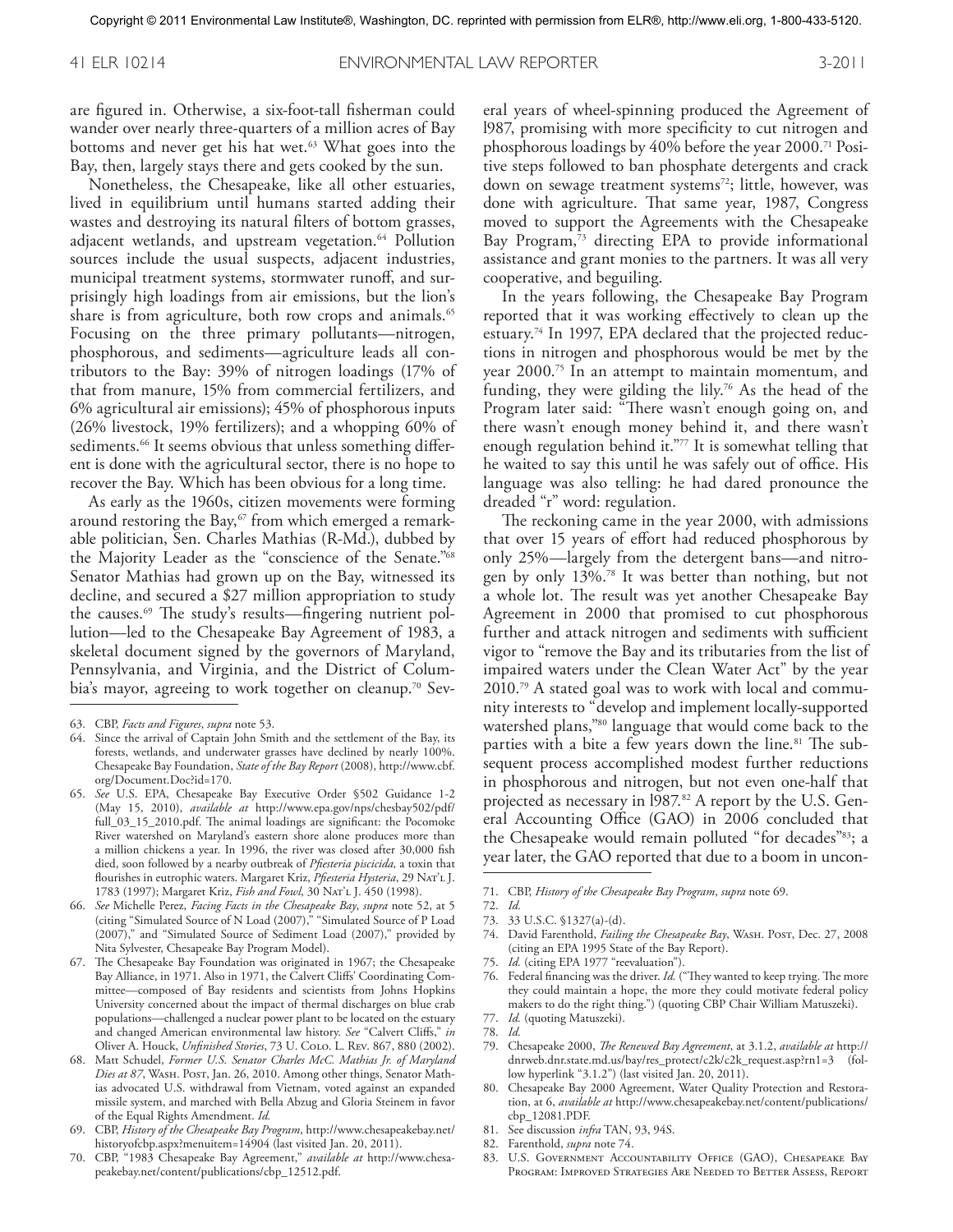trolled development, the Bay's conditions were actually going backwards. 84 By the time the Bush Administration was winding down, it became clear to (nearly) all that the program had failed. And it became clear why: the parties eventually concluded, "there was no way to meet the deadline without exceeding the law or turning to stricter regulations that would force farmers to go under."85 Whether or not the conclusion about forcing farmers to go under was correct is irrelevant for the moment. The Chesapeake Bay states, whose laws were, after all, in their own hands, were not going to touch agriculture, even at the cost of losing the Bay.

What collapsed here was more than the Chesapeake Bay cleanup. What collapsed as well was a cherished political theory dismissive of regulation and wedded to the notion that stakeholders would and could band together to solve common problems. The very process of working together, it was said, would smoke out the free riders and embarrass slackers forward, even though the obstacles at the heart of the problem were cemented in centuries of social tradition, economic practice, and law. 86 Academics proclaimed the advent of "neo Madisonism" and took heart in, indeed relied on as proof, the optimistic reports of the Chesapeake Bay Program for the previous 20 years. 87 Facts, however, are stubborn things, and eventually they took a bath together, the theory and its example. Which left the Obama Administration with a choice.

#### *B. The Transition*

Environmental litigation, once again, forced the envelope, and it was launched from a familiar launch pad: TMDLs. Although the TMDL process was in full swing by the end of the 1990s, the state of Virginia had not quite gotten the word, nor had the District of Columbia, both significant dischargers to the Bay. In 25 years, neither entity had proposed a single TMDL document to EPA. To no one's surprise, a reviewing court found Virginia's record to be a submission of "zero" impaired waters, the approval of which, by EPA, was unlawful. 88 In 2000, the parties agreed on a 10-year time frame for TMDLs across the state, for-

malized by the court in order to save the process, in its words, from being rendered "a dead letter by state subterfuge and recalcitrance."89 Strong language from a conservative jurisdiction. That same year, the District of Columbia fared no better; it too was placed on a deadline for, most importantly, the Potomac and Anacostia TMDLs. 90 At this point, all of the Bay's contributing states were in the TMDL program, but each one addressing only a piece of the problem.

In 2009, the Obama Administration took advantage of the TMDL litigation settlements to announce a bolder and more comprehensive approach: a Chesapeake Baywide TMDL. 91 It would be the largest such endeavor ever attempted. Understandably, the Chesapeake Bay Agreement states had questions about how this process would work and what it would mean for them.In September 2009, EPA Region III, on point for the Bay Program, replied in a straightforward letter that presaged the game plan to follow. EPA would use the mega-TMDL as the vehicle "to accelerate" restoration of the Bay. 92 It would "fairly and transparently allocate nutrient and sediment loads" and "provide accountability" for needed reductions. 93 Due to the "unprecedented amount of work" on the Bay already undertaken by the Agreement states, there was already "significant knowledge regarding needed implementation mechanisms" that went beyond the usual. 94 This new TMDL, then, would exceed the expectations for normal ones. For this reason, the Agency would work with its partners to develop not only this TMDL, "but also the necessary implementation plans, commitments and evaluations" to ensure that the job got done. 95 There, it was said: implementation plans, redux. The Agency, however, was not relying here on the old, failed script.

At the time of the 2000 Chesapeake Bay Agreement, Congress had also moved the ball forward. At the urging of Maryland's Sen. Ben Cardin (D-Md.), who took up where Senator Mathias left off, it amended the Chesapeake Bay Program in a subtle but important way. Declaring the Bay to be "a national treasure and a resource of worldwide significance" (words lifted from the 2000 Agreement), new CWA  $\{17(g)(1)$  directed EPA "in consultation with"

and Manage Restoration Progress (July 12, 2006), *available at* www. gao.gov/new.items/d0696.pdf.

<sup>84.</sup> U.S. GAO, Development Growth Outpacing Progress in Watershed Efforts to Restore the Chesapeake Bay (Sept. 10, 2007), *available at*  http://www.epa.gov/oig/reports/2007/20070910-2007-P-00031.pdf.

<sup>85.</sup> Farenthold, *supra* note 74.

<sup>86.</sup> *See* Jonathan Cannon, *Choices and Institutions in Watershed Management*, 25 WM. & MARY ENVTL. L. & POL'Y REV. 379 (2000) (supporting collaborative, consensus-building decisionmaking as allowing for frank exchange to occur and facilitating bargaining).

<sup>87.</sup> *Id.;* Jonathan Cannon, *Checking in on the Chesapeake: Some Questions of Design on the Chesapeake*, 40 U. Rich. L. Rev. 1131 (2006) (ditto, despite the unimpressive outcomes, because the collaboration itself has been successful); Annecoos Wiersema, *A Train Without Tracks: ReThinking the Place of Law and Goals in Environmental and Natural Resources Law*, 38 Envtl. L. 1239 (2008) (hailing the CBP's "holistic" and "watershed" approach to decisionmaking). This author does not mean to gainsay the value of consensus; rather, to say that on problems this intractable, one needs more.

<sup>88.</sup> American Canoe Ass'n v. EPA, 30 F. Supp. 2d 908, 29 ELR 20383 (E.D. Va. 1998).

<sup>89.</sup> American Canoe Ass'n v. EPA, 54 F. Supp. 2d 621, 624, 29 ELR 21474 (E.D. Va. 1999) (approving consent decree and settlement).

<sup>90.</sup> Kingman Park Civic Ass'n v. EPA, 84 F. Supp. 2d 1, 30 ELR 20017 (D.D.C. 1999).

<sup>91.</sup> *See* Karl Blankenship, *TMDLs Are Coming, Like It or Not*, Chesapeake Bay J. (June 2008), http://www.bayjournal.com/reprints/TMDL.pdf.; U.S. EPA, Clean Water Act Section 303(d): Preliminary Notice of Total Maximum Daily Load (TMDL) Development for the Chesapeake Bay, 74 Fed. Reg. 47792 (Sept. 17, 2009) ("This TMDL is being delayed consistent with the requirements of the Consent Decrees setting the following lawsuits: *American Canoe Association, Inc. and the American Littoral Society v. EPA*, Civil No. 98-979-A (E.D. Va) and *Kingman Park Civic Association, et al. v. U.S. Environmental Protection Agency, et al.*, No. 1:98CV00758 (D.D.C.).").

<sup>92.</sup> Letter from Donald S. Welsh, U.S. EPA Region III Administrator, to Hon. John Griffin, Md. Dept. of Natural Resources (Sept. 11, 2008), 1, *available at* http://www.epa.gov/reg3wapd/pdf/pdf\_chesbay/EPARegionIIIlettertoP-SC091108.pdf.

<sup>93.</sup> *Id.*

<sup>94.</sup> *Id.* 95. *Id.*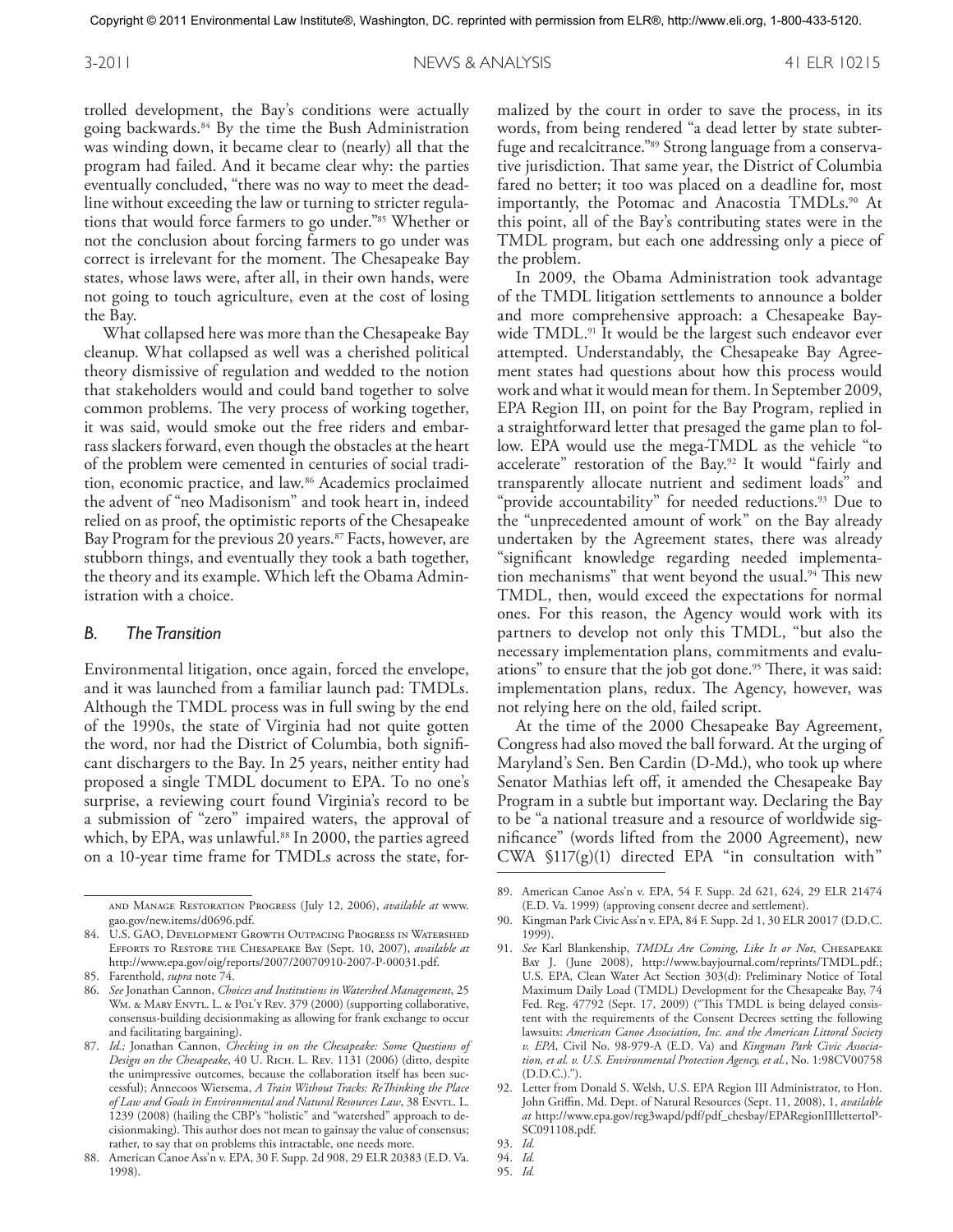state representatives to "ensure that management plans are developed and implementation is begun" by these state signatories, in order to "achieve and maintain," inter alia, the Agreement's nutrient and phosphorous goals. 96 Two phrases jump off the page. The first is EPA's role, which in this provision morphed from supporter of the Agreement signatories to "ensurer" of their actions. The second is the mention of "management plans." To be sure, a goal of the 2000 Agreement has been to develop and begin implementation of watershed plans to meet assigned load goals,<sup>97</sup> but this goal was, if a commitment at all, not one seemingly enforceable. Here, EPA was ordered to "ensure" it.

For the next eight years, federal environmental requirements of all stripes were shelved<sup>98</sup> and, as we have seen in the case of the Chesapeake, replaced by optimistic reports of progress. Little happened with this new amendment. In 2008, however, with a new Administration coming in, the Chesapeake Bay Foundation and allies that included both commercial fishers (with whom the Foundation had often sparred over fish stocks and catch levels) and a former governor of Maryland filed a lawsuit to declare EPA in violation of §117(g). 99 The Agency was not ensuring Bay cleanup. This lawsuit, going beyond TMDLs, opened yet a new door.

The complaint itself was a bit of a reach. Section  $117(g)$ could be read, and doubtless had been read by the previous EPA, to require only that the participating states have some plans and begin steps to execute them—which, of course, they always had and did; the problem was that they were minimal, soft, and ineffective. The lawsuit relied on the statutory language that followed, "to achieve the goals" established in the Agreement, which were objective (inter alia, 40% reductions in nitrogen and phosphorous), measurable, and in no way being achieved. 100 It could have made for an interesting legal argument. Instead, the Obama Administration stepped to the plate and unleashed a series of letters and directives that set a new stage for the Bay. To ice the cake, the Administration took the precaution to cement these actions in a settlement agreement with the Chesapeake Bay Foundation and other parties,<sup>101</sup> ending the lawsuit and providing some assurance that its initiatives would not be rendered a dead letter by current or later actors. The deal was complete.

#### *C. Something New*

The first thing to strike the eye about the Obama Administration's approach to the Chesapeake Bay is the extent to which the federal government assumes responsibility. The approach begins with a presidential Executive Order. It continues through the exposition of a federal Strategy, and then through the issuance of detailed letters from EPA to the Chair and Members of the Chesapeake Bay Program that, while characterized as the Agency's "expectations," read equally as orders from HQ. One cannot imagine such a shift in tone and tactics without at least tacit support from the states in the equation. One phenomenon common to environmental law is that fixed requirements are often the bureaucrat's best friend, their shield from unhappy constituencies ("we'd like to help you here, but the regulations say ..."); they are rarely, however, the politician's best friend (particularly at the gubernatorial level where states' rights sensitivities and campaign contributors carry maximum

<sup>96.</sup> 33 U.S.C. §117(g)(1). Section 117(g)(1) traveled a lengthy legislative road. Initially proposed in the Senate in l997 with co-sponsors from each of the Chesapeake Bay Agreement states, it required the EPA Administrator to "ensure that management plans are developed and implementation is begun" by signatories to the Agreement. *See* The Library of Congress, Thomas, http://thomas.loc.gov/home/LegislativeData.php?&n=BSS&c=105 (search for "The Chesapeake Bay Restoration Act of 1997," follow link for "S.618," then follow link for "All Congressional Actions.") (last visited Jan. 8, 2011). A complementary House Bill was also proposed. *See Introduction of Bills and Joint Resolutions*, 43 Cong. Rec. S3348-S3349, 1997 WL 185746 (Apr. 17, 1997); *see also* The Library of Congress, Thomas, http://thomas.loc.gov/ home/LegislativeData.php?n=BSS&c=105 (search for "The Chesapeake Bay Restoration Act of 1997," follow link for "H.R. 1578," then follow link for "All Congressional Actions.") (last visited June 8, 2010). A bill with similar language ("ensure that signatory jurisdictions update, expand and begin implementing their tributary specific management strategies") passed the Senate the following year, but not the House. *See* S. Rep. No. 105-273 (July 29, 1998), *available at* http://frwebgate.access.gpo.gov/cgi-bin/getdoc.cgi?dbname=105\_cong\_reports&docid=f:sr273.105.pdf. In 1999, the measure reappeared in the Chesapeake Bay Restoration Act of l999, with Sen. Paul S. Sarbanes (D-Md.) stating that it "continued the federal-state partnership." *See* 145 Cong. Rec. 3347 (daily ed. Mar. 2, 1999) (statement of Sen. Paul S. Sarbanes) (introducing the Chesapeake Bay Restoration Act of 1999). *See also Estuary and Coastal Habitat Conservation: Hearing on S. 492, S. S. 522, S. 835, S. 878, S. 1119, and H.R. 999 Before the S. Comm. on Environment and Public Works*, 106th Cong. 45 (1999) [hereinafter Hearing on S. 492]. Meanwhile, Sen. John Warner (R-Va.) expressed his opposition to "EPA regulation." *See* Hearing on S. 492, at 3-4. The president of the Chesapeake Bay Foundation, in turn, having played an active role in drafting §117(g)(1), warmly endorsed it ("it is important for the Environmental Protection Agency to take a stronger leadership role in assuring that the participants are held accountable for their commitments.") *See* 145 Cong. Rec. 3351. *See also* 145 Cong. Rec. 3348 (disclosing The Chesapeake Bay Foundation's assistance in drafting  $$117(g)(1)$ ). The companion House bill, while imposing the same duty to ensure on EPA, also said, somewhat contradictorily, that EPA was to do this through grants and with no new regulatory authority. *See* H.R. Rep. No. 106-550 (2000), *available at* http://frwebgate.access.gpo.gov/cgi-bin/getdoc.cgi?dbname=106\_ cong\_reports&docid=f:hr550.106.pdf. The Estuaries and Clean Waters Act of 2000 resolved the matter in favor of the Senate, dropping the previous year's House caveat. *See* Estuaries and Clean Water Act of 2000, Pub. L. No. 106-457, 114 Stat. 1957 (2000), *available at* The Library of Congress, Thomas, http://frwebgate.access.gpo.gov/cgi-bin/getdoc.cgi?dbname=106\_ cong\_bills&docid=f:s835enr.txt.pdf. Several supporting senators, nevertheless, stressed the "cooperative" and "voluntary" nature of the new provision. *See* Proceedings and Debates of the 106th Congress, Second Session: Chesapeake Bay Restoration Act of 1999 (Apr. 12, 2000), 146 Cong. Rec. H2156-01, H2156-H2157, 2000 WL 373168 (statements by Rep. James Oberstar (D-Minn.); *id*. at H2159 (statement by Rep. Ron Kind (D-Wis.). On the other hand, as Justice Antonin Scalia might observe, the statute says what it says. One could argue, of course, that "management plans" are not the same as "implementation plans," but it seems clear from the purpose and language of the legislation ("plans are developed and implementation is begun") that implementation was its central value-added, and that EPA was to "ensure" it.

<sup>97.</sup> *See supra* TAN 77.

<sup>98.</sup> *See supra* note 2.

<sup>99.</sup> C. Bernard Fowler v. EPA, No. 1:09-CV-00005-CKK, Complaint, p. 26, ¶ 94 (Jan. 5, 2009), *available at* http://www.cbf.org/Document.Doc?id=311 (last visited Jan. 20, 2011). *See also* Jeff Day, *Lawsuit Against EPA Seeks Tough Action to Ensure Cleanup, Restoration by 2015*, 2 Daily Env't Rep. A-1 (Jan. 6, 2009); John Sherman, WBALTV.com, *Group Sues EPA Over Chesapeake Bay Cleanup* (Jan. 5, 2009), *available at* http://www.wbaltv. com/news/18413803/detail.html.

<sup>100.</sup> Fowler v. EPA, No. 1:09-CV-00005-CKK.

<sup>101.</sup> Jeff Day, *EPA Agrees to Legally Enforceable Settlement to Undergrid Bay Restoration Strategy*, 90 Daily Env't Rep., A-9 (May 12, 1010).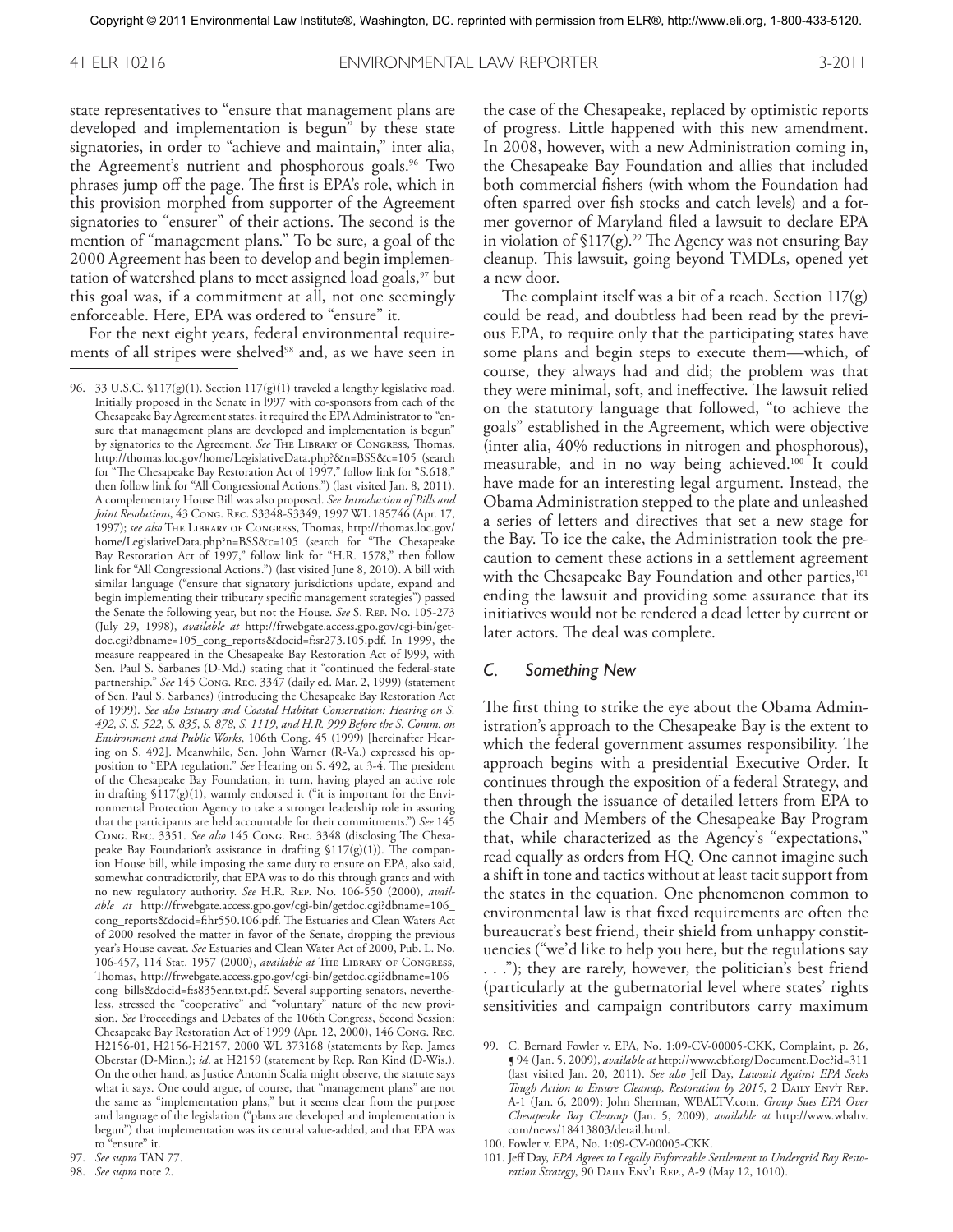weight). Some people high in state water agencies here had to have seen EPA's intervention as the only way to move the ball forward, even at the price of oversight from the feds. 102 None of this is to say that EPA would be moving unilaterally, it would be insane to try, but it is clear that the Agency assumed a measure of control. Let the chips fall where they may.

Five major documents followed, each issued in direct language and a sequence almost too rapid to brook objection. On May 12, 2009, President Obama led with an Executive Order that reiterated the status of the Chesapeake as a "national treasure" and tasked a Federal Leadership Committee with committing themselves to the cleanup. 103 EPA, Agriculture, Transportation, Commerce, and Defense each received its assigned task; they were to produce, within 120 days, reports on their efforts to this end. 104 The Executive Order placed a priority on deadlines, accountability, and enforcement, to the point of requiring that an auditor independent of the agencies and states involved monitor the implementation process. 105 The Leadership Committee's Strategy came a few months later,<sup>106</sup> within which a section entitled "What's Different?" began: "These [federal] efforts include a focus on expanded regulation of pollution sources, as well as an emphasis on ensuring that current regulations are met."107 This was an Administration unafraid of the "r" word.

EPA under Administrator Lisa Jackson was tasked with the biggest job—water quality—and it was ordered to report on "the full use of its authorities" to restore the Bay. 108 Within weeks of the Strategy, on November 3, November 4, and December 29, EPA's Region III issued a series of letters to the Chair of the Chesapeake Bay Program that reflected President Obama's insistence on goals, timelines, and accountability. The November  $3$  letter<sup>109</sup> set basinwide goals for the two dominant pollutants: 200 million pounds of nitrogen (up from an earlier 170 million pound target, an apparent compromise)<sup>110</sup> and 15 million pounds of phosphorous, each necessary in order to meet dissolved oxygen standards in the Bay. 111 The respective states would receive sub-target goals that they were free, within limits, to trade within their jurisdictions (but not,

111. *Id.* at 2.

yet, with other states). 112 This first letter also laid out the preparation of a total Bay TMDL on a very tight schedule: an initial draft by June 2010, a final document by December, and the incorporation of TMDL target loads into state plans within the following year. 113 To follow were 92 separate TMDLs under this umbrella for water bodies surrounding the Bay. 114 It was not mission impossible, but it was certainly mission ambitious.

A day later, Region III sent a second letter that went further to describe the most important element of this process, watershed implementation plans (WIPs). 115 Perhaps sensing that it was on unplowed ground here, EPA took pains to explain that WIPs were necessary to provide "reasonable assurances" that "necessary" reductions were included in the TMDL (its argument from an earlier TMDL day), $116$ and to fulfill the Agency's duty under  $$117(g)(1)$  to ensure that management plans were developed and implementation plans begun. 117 The WIPs would include "a description of the authorities, actions, and to the extent possible, control measures that will be implemented to achieve these point source and nonpoint source target loads and TMDL allocations."118 These control measures could include "permits or contracts for voluntary or incentive based practices," so long as they were enforceable and binding. 119 For the 2000 Agreement signatories—Maryland, Pennsylvania, Virginia, and the District of Columbia—the requirement for enforceable control actions applied to *all* major sources of pollution, point and nonpoint alike. 120 They had committed to them in their Agreement of 2000, and Congress had ratified them in federal law. Three later-joining states to the Agreement—Delaware, New York, and West Virginia (who subscribed in principle only)—were "expected" but not required to meet the enforceability requirement. 121 All states, however, were required to, on set deadlines, focus down their TMDLs and WIPs to individual dischargers. It was projected to take 15 years. 122

The third letter was the most difficult and, perhaps, the most critical. Without compliance, all that had just transpired was mere words. On December 29, 2009, Region III described to its state partners an "accountability framework" for the Bay. 123 The issue was on everyone's mind.

<sup>102.</sup> Several state officials are reported as believing that they would be "unlikely to get support for needed Bay actions without the threat of a stronger federal 'hammer,'" Karl Blankenship, *As Talk of TMDL's Moves to Action Here's What You Should Know*, Chesapeake Bay J. (Jan. 2010).

<sup>103.</sup> Exec. Order No. 13508, §201 (May 12, 2009), *available at* http://www. whitehouse.gov/the\_press\_office/Executive-Order-Chesapeake-Bay-Protection-and-Restoration/ (last visited Jan. 20, 2011).

<sup>104.</sup> *Id.* §§301, 302.

<sup>105.</sup> *Id.* §§206, 302.

<sup>106.</sup> Fed. Leadership Comm. for the Chesapeake Bay, Exec. ORDER No. 13508 Draft Strategy Protecting and Restoring the Chesapeake Bay (Nov. 9, 2009), *available at* http://executiveorder.chesapeakebay.net/file.axd?file= 2009%2f11%2fChesapeake+Bay+Executive+Order+Draft+Strategy.pdf.

<sup>107.</sup> *Id.* at 6.

<sup>108.</sup> Exec. Order No. 13508, *supra* note 103, §301.

<sup>109.</sup> Letter of William C. Early, Acting Regional Administrator, Region III, EPA, to the Honorable L. Preston Bryant Jr., Secretary of Natural Resources, Richmond, Virginia, Nov. 3, 2009, *available at* http://www.epa.gov/reg-3wapd/pdf/pdf\_chesbay/Bay\_TMDL\_Loads\_Letter.pdf.

<sup>110.</sup> *See id.* at 1-2.

<sup>112.</sup> *Id.*

<sup>113.</sup> *Id.* at 2-3.

<sup>114.</sup> Jeff Day, *Final Bay Restoration Strategy Replaces Voluntary State Actions With Mandates*, 41 ENVTL. REP. 1069 (May 13, 2010).

<sup>115.</sup> Letter from William C. Early, Acting Regional Administrator, Region III, EPA, to the Honorable L. Preston Bryant Jr., Secretary of Natural Resources, Richmond, Va., Nov. 4, 2009, *available at* http://www.epa.gov/reg3wapd/ pdf/pdf\_chesbay/tmdl\_implementation\_letter\_110409.pdf.

<sup>116.</sup> *Id.* at 14. *See also supra* notes 24-26; *see also* Houck, The Clean Water Acr, *supra* note 12.

<sup>117.</sup> *Id.*

<sup>118.</sup> *Id.* at 4.

<sup>119.</sup> *Id.* at 29.

<sup>120.</sup> *Id.* at 2.

<sup>121.</sup> *Id.*

<sup>122.</sup> *Id.*

<sup>123.</sup> Letter of Shawn M. Garvin, Regional Administrator, Region III, EPA, to the Honorable L. Preston Bryant Jr., Secretary of Natural Resources, Richmond, Va., Dec. 29, 2009, *available at* http://www.epa.gov/region03/chesapeake/bay\_letter\_1209.pdf.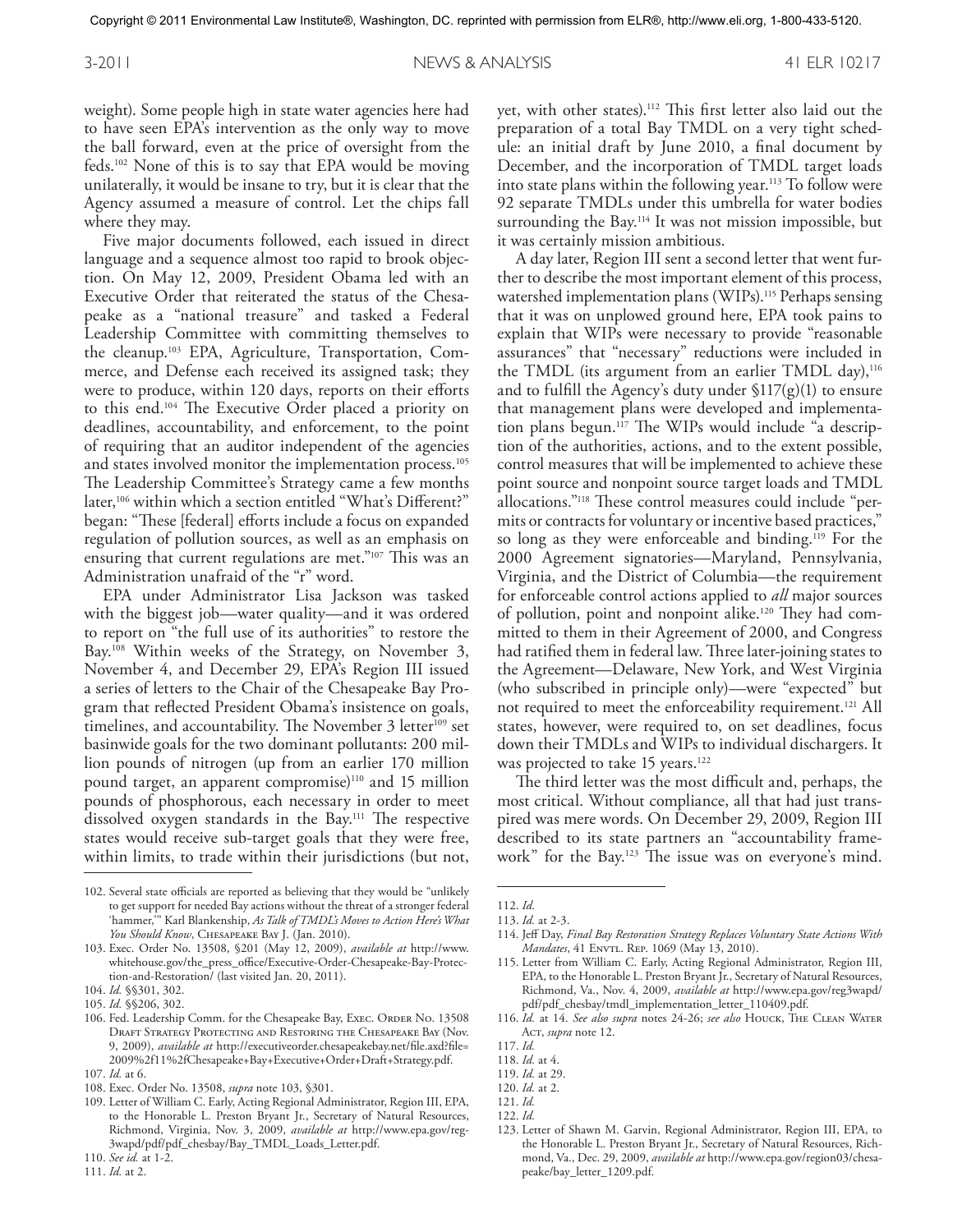While EPA had strong statutory command over point sources, point sources in the Chesapeake Bay were a relatively small part of the problem. EPA had weak financial leverage over states, and less leverage yet where the problem lay, over nonpoint sources, which had just a few years earlier been whipped into a Tea Party-like frenzy at the very mention of the Agency's name. 124 EPA began by acknowledging that it was identifying federal authorities here in order "to strengthen our individual and collective resolve" to make "the difficult choices and decisions" ahead. 125 There were no new tools, but their aggregation in one place and the threat to apply them more stringently to a wider range of sources was impressive, as was the Agency's apparent determination to follow through; the question now became, with this game plan in motion, what Congress might do.

#### *D. Congress (Almost) Intervenes*

As seen, the renewed Chesapeake Bay Program, phase four of a decades-long journey, had been driven forward largely on the initiative of the Administration and EPA. One challenge to all such initiatives, however, is securing them against the inevitable blowback from affected pollution sources and future administrations. While a degree of insulation may be provided by court orders in certain cases, these decrees are limited to the issues at hand. The most obvious answer was legislation.

The moment seemed propitious. In 2008-2009, the Administration, members of Congress, environmental groups, and others who had been trying to advance Chesapeake cleanup for nearly a lifetime saw, for the first time in memory, favorable majorities in both the U.S. House of Representatives and the U.S. Senate, a popular president, and overwhelming documentation of the need for more affirmative remedies. They also had, at that time, support from the governors of the principal affected states, including Virginia, which was considered key. Beyond the urgency of the Chesapeake, they also had a logical goal, a process that not only looked like, but would in fact act like, the nation's ambient air control program. 126 It made sense. There has never been a good reason to offer one

- "Net improvement" offsets for new or increased discharges, in lieu of merely replacing existing loadings.
- Finer scale load allocations in TMDLs, requiring states to focus on specific, individual sources.
- • Additional reductions from point sources, notably municipal treatment plants (POTWs).
- • Increased and targeted enforcement opportunities (which had gone from lax to absent in the previous Administration).
- • Targeted grants for effective WIPs.
- • Nutrient water quality standards to protect downstream sources, i.e., the Bay.
- 126. 42 U.S.C.A. §§7401, 7409 (National Ambient Air Quality Standards), 7410 (State Implementation Plans).

set of tools for air quality and another for water quality (other than skepticism on the part of CWA sponsors that ambient-based programs could work at all, leading them to technology standards instead). 127 The objective would be to, in this respect, for this one great watershed, bring the CWA closer to parity.

In October 2009, Senator Cardin introduced Senate Bill 1816, the Chesapeake Bay Clean Water and Ecosystem Restoration Act. 128 It was a strong proposal, which is no surprise given the fact that Chesapeake Bay environmental groups, with one suspects EPA personnel in the background (the language is too sophisticated not to have received their input), assisted in drafting it. The bill, in pertinent part, ratified EPA's duties under the Obama Executive Order,<sup>129</sup> imposed similar responsibilities on other federal agencies,<sup>130</sup> codified the Bay-wide TMDL,<sup>131</sup> required "enforceable or otherwise binding" load allocations for point and nonpoint sources,<sup>132</sup> set binding deadlines,<sup>133</sup> and authorized, in total, over a billion dollars to put the show in motion. 134 Getting to the heart of the matter, the bill focused on the WIPs, upping EPA's authority from ensuring that management plan implementation was "begun" (Congress' 2000 amendment language),<sup>135</sup> to ensuring that such plans were "implemented."<sup>136</sup> The plans themselves were to meet a shopping list of criteria, including interim schedules, funding and enforcement mechanisms, and assurance that a 60% reduction in nutrients and sediments would be achieved within eight years, and that 50% of the measures designed to achieve this target would be in place at the time the WIPs were submitted. 137 To anchor the process, the bill imposed sanctions for state failure to comply, including loss of funds and EPA authority to develop fed-

131. *Id*. at (i).

135. *See supra* note 94 and accompanying text.

137. *Id*. at (j) (WIP requirements); *id*. at (k) (EPA review and approval).

<sup>124.</sup> Houck, The Clean Water Act, *supra* note 12, at 166-70.

<sup>125.</sup> *See supra* note 121, at 2. These authorities included:

<sup>•</sup> Expanding NPDES permit coverage over currently unregulated sources, most importantly concentrated animal feeding operations (CAFOs) and municipal stormwater permits (MS4s).

<sup>•</sup>  Tighter review of state and federal discharge permits, which had become rather lax in the previous Administration.

<sup>127.</sup> *See supra* note 124; Houck, *The Regulation of Toxic Substances*, *supra* note 12. 128. *See* Library of Congress, Thomas, Bill Summary & Status, 111th Con-

gress (2009-2010), S. 1816, http://thomas.loc.gov/cgi-bin/bdquery/ z?d111:SN01816: (last visited Jan. 8, 2011); Govtrack.us, http://www.govtrack.us/congress/bill.xpd?bill=s111-1816 (last visited Jan. 8, 2011); Open Congress, http://www.opencongress.org/bill/111-s1816-actions (last visited Jan. 8, 2011). Senator Cardin represented that Gov. Martin O'Malley of Maryland and Gov. Tim Kaine of Virginia supported the bill. *See* 157 Cong. Rec. S10573 (Oct. 20, 2009) (introductory statement of Sen. Cardin), *available at* Library of Congress, Thomas, Congressional Record: 11th Congress (2009-2010), http://thomas.loc.gov/cgi-bin/query/B?r111:@ FIELD(fld003+S)+@field(ddate+20091020) (follow link on item 41, Statements on Introduced Bill and Joint Resolutions) (last visited Jan. 20, 2011). Rep. Elijah Cummings (D-Md.) introduced a companion bill, H.R. 3852, which was cosponsored by Reps. Eleanor Norton (D-D.C.), Michael Castle (R-Del.), Gerald Connolly (D-Va.), Donna Edwards (D-Md.), Raul Grijalva (D-Ariz.), Maurice Hinchey (D-N.Y.), Steny Hoyer (D-Md.), Eddie Johnson (D-Tex.), Carolyn Maloney (D-N.Y.), James Moran (D-Va.), James Oberstar (D-Minn.), Dutch Ruppersberger (D-Md.), John Sarbanes (D-Md.), Robert Scott (D-Va.), Paul Tonko (D-N.Y.), and Christopher Van Hollen (D-Md.).

<sup>129.</sup> S. 1816, 111th Cong. §117(g).

<sup>130.</sup> *Id.* at (g), (f).

<sup>132.</sup> *Id.* at (i)(1)(B).

<sup>133.</sup> *Id*. at (j).

<sup>134.</sup> *Id.* at (d), (e), and (q). In addition, the Bill mandated development of a nutrient trading program, see S. 1819 at (i)(6); *see also* discussion TAN 216-227.

<sup>136.</sup> S. 1816, 111th Cong. §117(h)(i).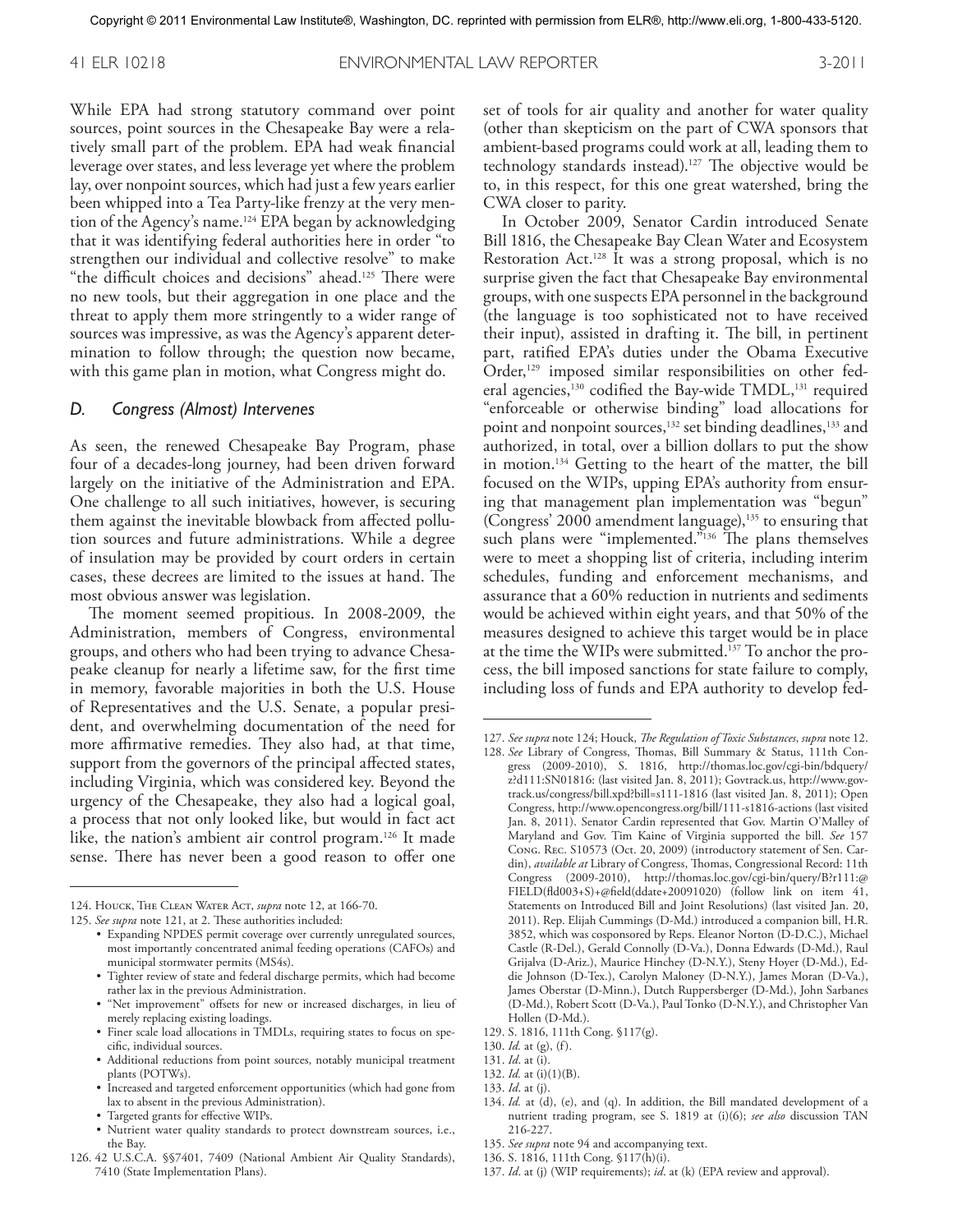eral WIPs on its own. 138 Anticipating, perhaps, a change of heart in future Agency leadership, such failures would also be considered violations of the CWA and subject to enforcement actions by citizen suits. 139 Nothing significant seemed omitted.

Save an error in calculus, followed by a scramble to cover the hole. The political analysis behind the Cardin bill overlooked the reality of the numbers. While Democrats controlled both houses of Congress, their hold on the Senate was marginal, even more so as political divisions hardened and it became clear that any such bill would need a measure of support from the Republican side, which exercised almost complete hegemony over its members. Democrats in the Southern states, further, voted like Republicans on most environmental issues, and this is before one began to tally the number of midwestern and farm state congressmen who might not live by the farm vote but could certainly die from it. Great fear permeated the ranks of agribusiness and its representatives in Congress that, as went the Chesapeake, might then go the rest of the country<sup>140</sup>; they might actually be required to abate nonpoint pollution. Given this volatile mix, only one influential Republican dissenter could queer the dew. As luck would have it, just such a champion was available, a member who spoke openly of environmentalists as the incarnation of evil,<sup>141</sup> likened EPA to the Gestapo,<sup>142</sup> and relished the opportunity to put a stake in its heart. Sen. James Inhofe (R-Okla.) sat with Senator Cardin on the Water and Wildlife Subcommittee of the all-determinative Senate Committee on the Environment and Public Works. Politically, in Senator Cardin's view, he stood at the pass.

Inhofe had already made his opposition to Senator Cardin's bill plain. 143 Raising arguments familiar to anyone following his record over the years, or simply reading his references to climate change ("the second greatest hoax ever perpetuated on the American people"),<sup>144</sup> he characterized the bill as a "hostile agenda aimed squarely at rural America."145 Armed with statements from the Maryland State Builders Association, the Virginia Agribusiness Council, the Virginia and Maryland Grain Producers Association, the New York and National Corn Growers

Association, the National Association of Wheat Growers, and the National Association of Beef Producers—none of them favorable to the legislation—Senator Inhofe et al. invoked the specter of economic collapse, unsound science, federal takeover,<sup>146</sup> judicial takeover—the allegations hardly changing from climate change to nonpoint source discharge controls. Which would not have mattered, except that Senator Cardin wanted his vote.

The price was steep. Senators Cardin and Inhofe went into a huddle and an amended bill emerged, badly bruised, but alive. Among many changes, it eliminated the endorsement of the Chesapeake Bay TMDL (indeed it deleted the entire section pertaining to it), made state submission of watershed improvement plans voluntary,<sup>147</sup> limited EPA authority to enforce them, and keyed them to the achievement of water quality standards. 148 It offered a \$2.5 billion carrot in state assistance,<sup>149</sup> but with the economy in free fall, no one could think that monies near that scale would be appropriated. Defending the compromise from further attack from the right, Senator Cardin declared that it "puts the states front and center ... they are responsible for designing our watershed implementation plans and making adjustments."150 EPA's role was to provide the targets and act as referee. "We are not seeking to give EPA any new authority," he explained. 151

If the compromise was intended to win over nonpoint source industries and their backers in Congress, while retaining the environmental community, it was not wildly successful. The Virginia Farm Bureau called the amendment's changes "window dressing," and began recruiting

<sup>138.</sup> *Id.* at (k).

<sup>139.</sup> *Id.* at (o).

<sup>140.</sup> *See* S. 1816, additional remarks of Sens. John Barrasso (R-Wyo.) and David Vitter (R-La.) ("we are concerned that ... S. 1816 will inevitably be used for waters outside the Chesapeake Basin").

<sup>141.</sup> Jim Meyers, *Heat Wave Has Senators Sticking to His Beliefs*, TULSA WORLD, Dec. 23, 2009 ("a third Reich").

<sup>142.</sup> Chris Mooney, *James Inhofe Proves That "Flat Earth" Doesn't Refer to Okla*homa, Am. PROSPECT, Apr. 13, 2004 (referring to EPA as "the Gestapo").

<sup>143.</sup> Legislative Hearing on Great Water Body Legislation: S. 1816 and S. 1311: Hearing Before the S. Comm. on Envt. and Public Works, Subcommittee on Water and Wildlife, *available at* http://www.epw.senate.gov/public/index. cfm?FuseAction=Minority.PressRelease&ContentRecord\_id=da84a3ea-802a-23ad-432a-b7095e7c268d&Region\_id=&Issue\_id=.

<sup>144.</sup> Charles P. Pierce, *In Praise of Oklahoma*, Am. Prospect, Sept. 2006. Senator Inhofe has also called for a criminal investigation of climate change scientists, Suzanne Goldberg, *U.S. Senate's Top Climate Skeptic Accused of Waging "McCarthyite Witch Hunt,"* guardian.co.uk, Mar. 1, 2010, http://www. guardian.co.uk/environment/2010/mar/01/inhofe-climate-mccarthyite.

<sup>146.</sup> *Id. See, e.g.,* Virginia Agribusiness Council, Industry Letter on Chesapeake Bay Reauthorization (S. 1816), Nov. 2009, http://www.va-agribusiness.org/ public/files/Bay\_Wide\_Industry\_Organizations\_Comment-\_S.\_1816\_ Senate\_EPW\_Hearing\_(11-9-09).pdf; Virginia Agribusiness Council, Council Letter on Chesapeake Bay Reauthorization (S. 1816), Nov. 2009, http://www.va-agribusiness.org/public/files/VAC\_Comments-\_S.1816\_ Senate\_EPW\_Hearing\_(11-9-09).pdf. The council includes similar grievances in its Position Paper on the Senate Bill. "The Executive Order should not be codified because it will not become final until 2010; it is a precedent setting document with questionable authority"; "[The TMDL] should not be codified because it is under development with unknown outcomes and codification would bypass the authority of the Virginia General Assembly"; "The Chesapeake Bay Milestones should not be codified because they are not established by each state individually and beyond the current two-year cycle are not yet established"; "Civil suits cannot be codified because they will generate unnecessary suits that are simply intended to sop a project or prolong the issuance of permits"; "Federal intervention will be disruptive to established industries." *See id*. Position on Chesapeake Bay Program Reauthorization, Oct. 2009, http://www.va-agribusiness.org/public/files/ CB\_PROGRAM\_REAUTHORIZATION.pdf.

<sup>147.</sup> The U.S. Department of Justice expressed concern that mandating WIPs might violate the 10th Amendment, see Choose Clean Water memorandum, *infra* note 149. *See also* New York v. United States, 505 U.S. 144, 22 ELR 21082 (1992) (prohibiting the "commandeering" of state resources).

<sup>148.</sup> *See* S. 1816, 111th Cong., §117(j) & (k), as amended, (June 30, 2010), *available at* http://www.choosecleanwater.org/cms/documents/epwversion/ cardininhofe.pdf. Senators Cardin and Inhofe also offered substantive amendments to other sections of the legislative proposal, including a nitrogen and phosphorus trading program.

<sup>149.</sup> *See* Memorandum of Choose Clean Water Coalition, Changes to Cardin Legislation, 2 (July 28, 2010), (on file with author).

<sup>150.</sup> Linda Roeder, *Bills to Restore Chesapeake, Great Lakes, Other Water Bodies Clear Senate Committee*, Daily Env't Rep. (BNA), 125 DEN, A-18, July 10, 2010.

<sup>151.</sup> *Id.*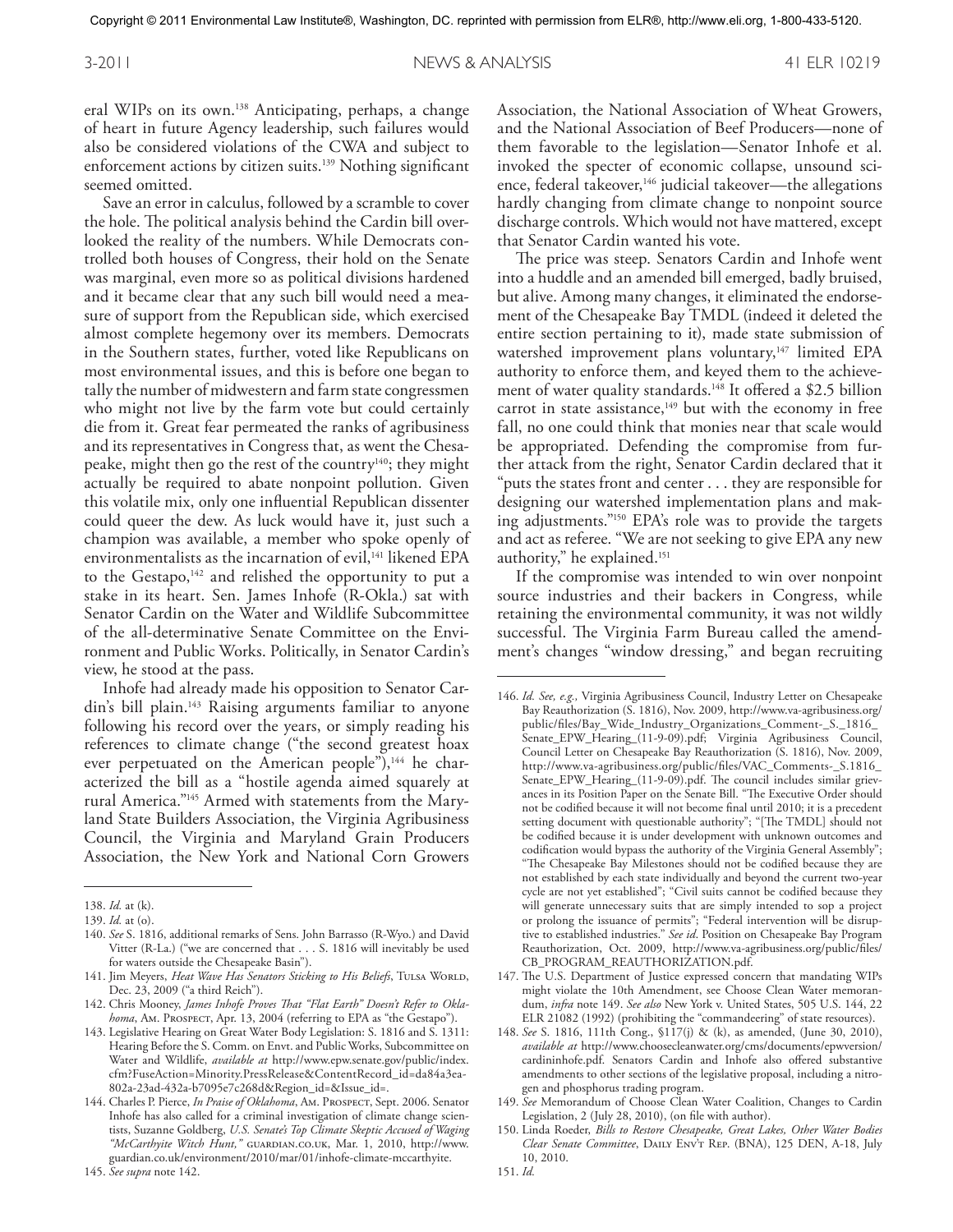farmers around the state to lobby against the bill. 152 Sample news headlines read "Treatment Plant Operators Concerned About Draft TMDL,"153 "Builders ask for six-month extension for comments on Bay pollution proposal,"<sup>154</sup> "N.Y. lawmakers lash out at 'drastic', 'unfair' EPA cleanup plan,"155 "Local Officials, Agriculture Groups Urge EPA to Delay, Rethink Plan to Restore Bay,"156 "House lawmakers seek delay in cleanup plan,"<sup>157</sup> "Farm lobby urges Senate not to take up Bay cleanup bill in lame-duck session."158 Senator Inhofe, facing blowback for his participation in such a compromise, announced that, while he supported the bill because "Cardin gave up so much," he still had his concerns. 159 There was "still work to do," he said. 160

For the environmental organizations that had worked so hard, and successfully, on the original bill, the glass was half full or half empty. The Chesapeake Bay Foundation "unequivocally" supported the amendment,<sup>161</sup> finessing the diminution in EPA oversight as unimportant given the Agency's track record of soft enforcement under the Clean Air Act (CAA). 162 The key, to Foundation President Will Baker, was that if such an amendment were not enacted, a future EPA could cancel the entire program "with a stroke of a pen."163 To others such as the Waterkeeper organizations, which tend to think more along the line of enforcement, the losses were dramatic; they now opposed the bill. 164 As they saw it, the TMDL program, on which the Chesapeake Bay restoration was now hinged, had been a requirement of the CWA since l972, and specifically applied to the Bay and its tributaries by court orders. 165 No one's pen could cancel it.

The environmental community also split over different understandings of the role of water quality standards in cleaning up the Bay. The Chesapeake Agreement states had forged a major breakthrough in science, if not in action, by relating needed Bay water conditions to the abatement

of nitrogen, phosphorous, and sediments. Starting in the 1980s, they committed to reductions of 40%. The early calculations were a combination of best-science and bestguess—no one had a better guess—but these targets hung over the parties like a minimum speed limit. Under the EPA directives of 2008, as some saw them, the reductions would be effectuated through the WIPs, and voilà. The agonizing process of determining impacts on water quality standards case-by-case—the Achilles' heel of forerunners of the CWA—seemed to be relegated to the back burner. Most Chesapeake Bay states did not *have* numeric standards for phosphorous and nitrogen, and their narrative standards were nearly useless. 166 When the Waterkeeper Alliance and others saw the Cardin-Inhofe bill shift away from numerical reduction targets to the "achievement of water quality standards," they feared the worst. 167 The bill might provide a more solid legal structure, but it would surround a sump.

Their fear was partially justified, but not completely. A TMDL, by definition, is keyed to the attainment of water quality standards. 168 Once TMDLs were set in motion for the Bay and its watersheds, abatement would perforce be based on the predicted impacts of each watershed's waste load (for point sources) and load (for nonpoint sources) allocations. During the George W. Bush presidency, EPA, while lying low on new pollution control initiatives, had been developing better computer models for Bay water quality and the load reductions needed to achieve it. 169 The good news was that, using existing criteria for dissolved oxygen and a form of chlorophyll as surrogates for nitrogen and phosphorous (and water clarity as a surrogate for sediments), the Agency arrived at results that, although

166. *See* Memorandum, Implications of Substituting Water Quality Standards for Total Maximum Daily Loads in Chesapeake Bay Reauthorization Legislation, Center for Progressive Reform, 4, July 14, 2010, presenting the following chart:

| State            | Nitrogen                          | Phosphorous                   | Clorophyll-a <sup>8</sup>         | Clarity                                 | <b>Dissolved</b><br>Oxygen |
|------------------|-----------------------------------|-------------------------------|-----------------------------------|-----------------------------------------|----------------------------|
| Delaware         | No                                | No                            | No                                | No                                      | Yes                        |
| D.C.             | No                                | No                            | Yes, for specific water<br>bodies |                                         | <b>Yes</b>                 |
| Maryland         | No                                | No                            | No                                | Yes, for<br>specific<br>water<br>bodies | Yes                        |
| New York         | Yes, for specific water<br>bodies |                               | No                                | No                                      | No                         |
| Pennsylvania     | No                                | No                            | No                                | No                                      | No                         |
| Virginia         | No                                | Yes, for certain water bodies |                                   |                                         | <b>Yes</b>                 |
| West<br>Virginia | No                                | No                            | No                                | No                                      | No                         |

<sup>167.</sup> *See* Rena Steinzor, Out of the Scrum, a Bad Deal for the Chesapeake Bay, Center for Progressive Reform, July 6, 2010, http://www.progressivereform.org/CPRBlog.cfm?idBlog=A8807A37-B3D8-1BEC-A94B-95D7569A5A04 [hereinafter CPR Report]; Letter from law professors Robert W. Adler, William Andreen, Robert Glickman, and Rena Steinzor, to Sens. Benjamin L. Cardin and James M. Inhofe, Aug. 23, 2010 (criticizing bill for water quality standards and other issues) (on file with author).

<sup>152.</sup> Jeff Day, *Compromises in Senate Bay Restoration Bill Dismay Some Allies, Fail to Sway Farm Lobby*, Daily Env't Rep. (BNA), 171 DEN A-5, Sept. 7, 2010.

<sup>153.</sup> Jeff Day, *Treatment Plant Operators Concerned About Draft TMDL, Attorney, Regulator Say*, 186 Daily Env't Rep. (BNA), 186 DEN A-11, Sept. 28, 1010.

<sup>154.</sup> Linda Roeder, *Builders Ask EPA for Six-Month Extension for Comment on Bay Pollution Proposal,* Daily Env't Rep. (BNA), 202 DEN A-9, Oct. 10, 2010.

<sup>155.</sup> Paul Quinlan, *N.Y. Lawmakers Lash Out at "Drastic," "Unfair" EPA Cleanup Plan*, Greenwire, Oct. 15, 2010.

<sup>156.</sup> Jeff Day, *Local Officials, Agriculture Groups Urge EPA to Delay, Rethink Plan to Restore Bay,* Daily Env't Rep. (BNA), 216 DEN A-15, Nov. 10, 2010.

<sup>157.</sup> Paul Quinlan, *House Lawmakers Seek Delay in Cleanup Plan*, Greenwire, Oct. 15, 2010.

<sup>158.</sup> Jeff Day, *Farm Lobby Urges Senate Not to Take Up Cleanup Bill in Lame Duck Session*, Daily Env't Rep. (BNA), 218 DEN A-11, Nov. 15, 2010.

<sup>159.</sup> Day, *supra* note 153.

<sup>160.</sup> Roeder, *supra* note 150.

<sup>161.</sup> Day, *supra* note 158.

<sup>162.</sup> 42 U.S.C. §§7401-7671q, ELR Stat. CAA §§101-618. *Id.* (quoting the Chesapeake Bay Foundation legislative director as stating that EPA had never used its ultimate authority under the CAA to issue a federal implementation plan—an observation that, while true, ignores the leveraging power of such latent authority).

<sup>163.</sup> *Id.* (quoting Chesapeake Bay Foundation President Will Baker).

<sup>164.</sup> Day, *supra* note 156. Information Sheet, Waterkeeper Alliance, undated (comparing existing CWA with amended Cardin bill) (on file with author). 165. *Id.*

<sup>168.</sup> *See* 33 U.S.C. §1313(d)(1)(c) ("such load shall be established at a level necessary to implement the applicable water quality standards").

<sup>169.</sup> Conversation with J. Charles Fox, Special Assistant to EPA Administrator for the Chesapeake Bay Program, Nov. 22, 2010.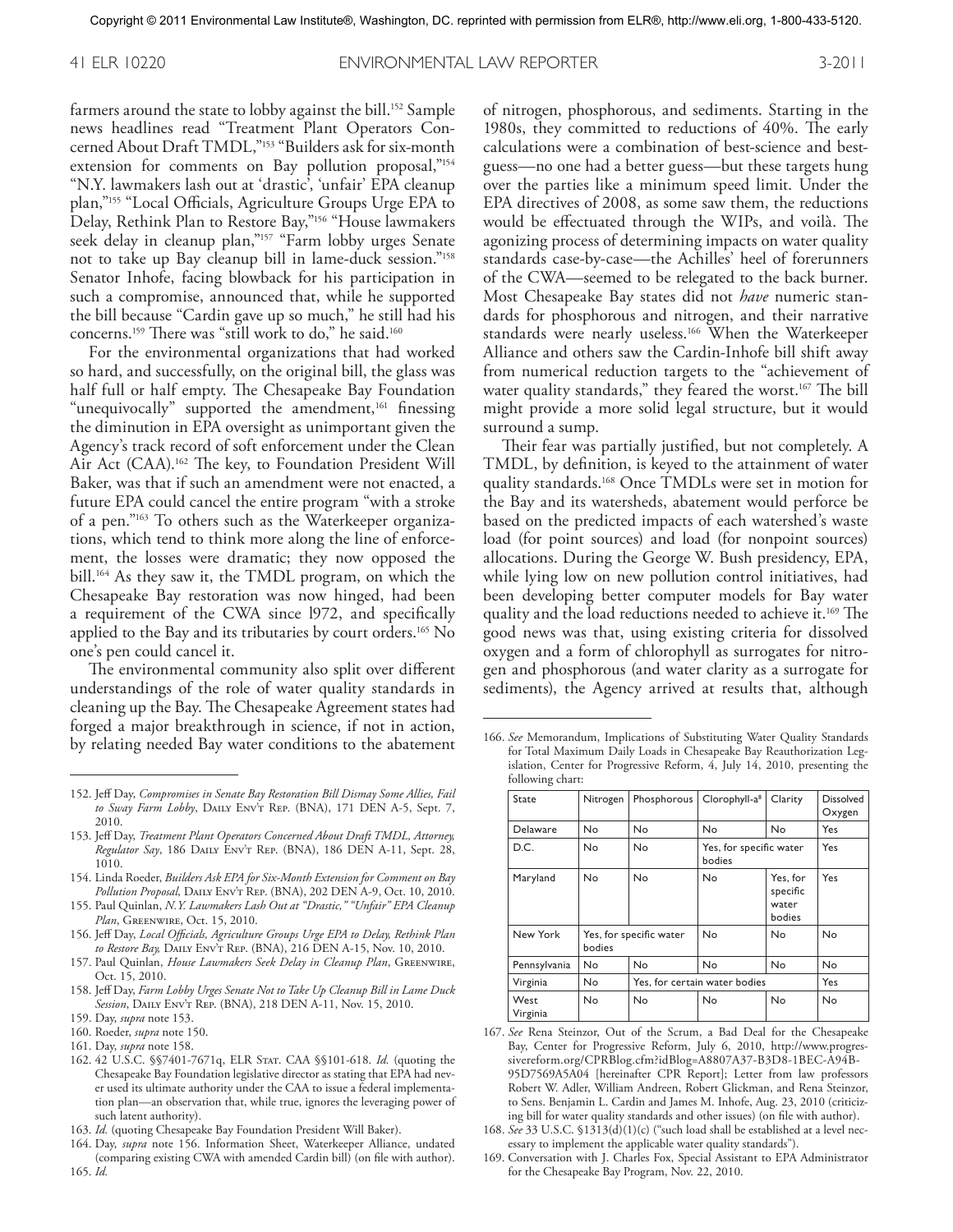adjusted for particular watersheds, confirmed the earlier targets that had been guiding the program for the past 30 years. 170 The bad news was likewise that, with no objective standards for nitrogen or phosphorous,<sup>171</sup> the model hinged on surrogates. Given the money at stake for agribusiness, real estate developers, and the full suite of industries in the mix, "best science" challenges to unwanted TMDL allocations seemed inevitable. 172

At this point in the discussions, however, the national economic crisis and its rambunctious politics intervened. When the dust had cleared, Republican capture of the House and ascendancy in the Senate seemed to assure that Cardin-Inhofe, and indeed the Chesapeake restoration bill itself, were dead. 173 Senator Inhofe may have signed off on the compromise, but he left himself all the room he needed to wriggle out of it. A new mood of denying the Administration success on any front was not only apparent, it was announced as policy by the Senate Minority Leader. 174 The House, for its part, appeared out to stymie EPA across-theboard. 175 Given the mood of Congress, the Chesapeake bill will likely be the high watermark of legislative support for cleaning up the Bay in any foreseeable term. Were there to be new legislation, unless vetoed, it will almost certainly derogate from the status quo, providing greater flexibility, minimal monies, longer time frames, and a seat in the rear for EPA. 176

#### *E. The Chesapeake Bay TMDL*

On December 29, 2010, adhering to a deadline that seemed impossible when it was first announced, EPA issued a final TMDL for the full 64,000-square-mile watershed and the Bay waters themselves. 177 The Agency's Region III Administrator might be forgiven his enthusi-

asm as he declared it "the most comprehensive road map for restoration in the nation, or dare I say, the world?"178 Nearly 40 years after cleanup intentions were first announced, there was now an overall game plan, smaller scale game plans to follow for 92 tributary watersheds across this enormous land and waterscape.

The TMDL did several significant things. The first was to encapsulate under the CWA specific reduction requirements for nitrogen (25%), phosphorous (24%), and sediments (20%), further allocated to states and major river systems, that were heretofore artifacts of the Chesapeake Bay Program. 179 The states were now not only committed to each other through the Program, they were committed in law to EPA and the public at large. On the cloudier side, the actual reduction goals, from 20 to 25%, are well short of the 40% reductions first declared necessary by EPA and the Chesapeake Bay partners decades ago and reiterated continuously since. To some extent, better science and modeling may have refined the estimates. Bay improvements, however marginal, may likewise have changed the numbers. One suspects, however, that the reductions reflect the practicalities of reaching for the full monte at this point. For the moment, five-eighths of a loaf may look better than none.

The second achievement was to blend the TMDL with implementation plans, the missing link of all other TMDL efforts to date. While EPA kept the TMDL and WIP processes nominally separate, the WIPs were the "cornerstone of the accountability framework" tool for making projected load reductions happen. 180 Not surprisingly, their development was a bumpy road. Under both its §117(g) (WIP) and §1313(d) (TMDL) authorities, the Agency called for state measures that in the aggregate would (1) bring down pollution loadings to target levels, and (2) provide "reasonable assurances" that they would be achieved and maintained. 181 The state draft WIPs submitted in September 2010 fell far short of the mark. Even EPA, which was not looking to cross swords with state governments at this early date, found that only two of seven states proposed reductions sufficient to meet their targets, and zero of seven offered reasonable assurances of their implementation. 182 Obviously difficult conversations followed, some states in open defiance,<sup>183</sup> EPA for its part rattling the sword of its "backstop measures" that as we have seen would basically mean a far harder time for point source dischargers in underperforming jurisdictions. 184 When the dust settled, the final WIPs, which preceded the final TMDL by a mat-

<sup>170.</sup> *Id.*

<sup>171.</sup> *See* CPR Report, *supra* note 167.

<sup>172.</sup> This said, EPA may be on firmer legal and scientific ground keying water quality impacts primarily on dissolved oxygen than in attempting to nudge the states toward adopting specific nutrient water quality criteria, a process certain to provoke even more litigation and delay, as it has in Florida, which will be treated in a subsequent article.

<sup>173.</sup> Heroic attempts to segue the Chesapeake into a huge \$18 billion, 110-bill, omnibus water, lands, and wildlife failed at the end of the lame duck session, Senate Republicans, led by Senator Inhofe, lobbying strongly against. Paul Quinlan, *Democrats Target GOP Allies to Press Water, Land and Wildlife Omnibus*, E&E Daily, Dec. 3, 2010; Paul Quinlan, *GOP Leaders Blast Reid's Public Lands, Water Omnibus,* E&E Daily, Dec. 20, 2010.

<sup>174.</sup> *See* Tommy Christopher, *White House Appears to Want to Shame the Shame*less Mitch McConnell and Company, MEDIATE, Oct. 27, 2010 (quoting the Minority Leaders stating: "The single most important thing we want to achieve is for President Obama to be a one-term president.").

<sup>175.</sup> Ascendant Republicans have made no secret of their intent to curb EPA initiatives across the board. *See* Steven D. Cook, *House Forum on EPA Regulations Signals Stiff Opposition if Republicans Win Majority*, Daily Env't Rep. (BNA), 188 DEN A-16, Sept. 30, 2010 (quoting Rep. Doc Hastings (R-Wash.): "It's time for EPA to ease its iron grip on rural America."). *See also* Sara Abruzzese, *GOP Governors-Elect Lodge Complaint About EPA*, E&E DAILY, Dec. 21, 2010.

<sup>176.</sup> *See* Paul Quinlan, *Obama's Monumental Restoration Push Hits Major Obstacles*, Greenwire, Jan. 12, 2011 (quoting Senator Cardin's aide as saying: "For the most part, we're looking at making sure we're not going to lose any ground.").

<sup>177.</sup> Jeff Day, *EPA Issues "Biggest-Ever" TMDL in Plan to Clean Up Bay With Watershed-Wide Action*, Daily Env't Rep. (BNA), 249 DEN, Dec. 30, 2010.

<sup>178.</sup> *Id.*

<sup>179.</sup> U.S. EPA, Chesapeake Bay TMDL Executive Summary, ES-1, Dec. 29, 2010, http://www.epa.gov/reg3wapd/pdf/pdf\_chesbay/FinalBayTMDL/ BayTMDLExecutiveSummaryFINAL122910\_final.pdf.

<sup>180.</sup> *Id.* at ES-8.

<sup>181.</sup> *Id.* at ES-8, 9.

<sup>182.</sup> *Id.* at ES-9.

<sup>183.</sup> *See infra* notes 229-31 and accompanying text.

<sup>184.</sup> *See supra* note 123.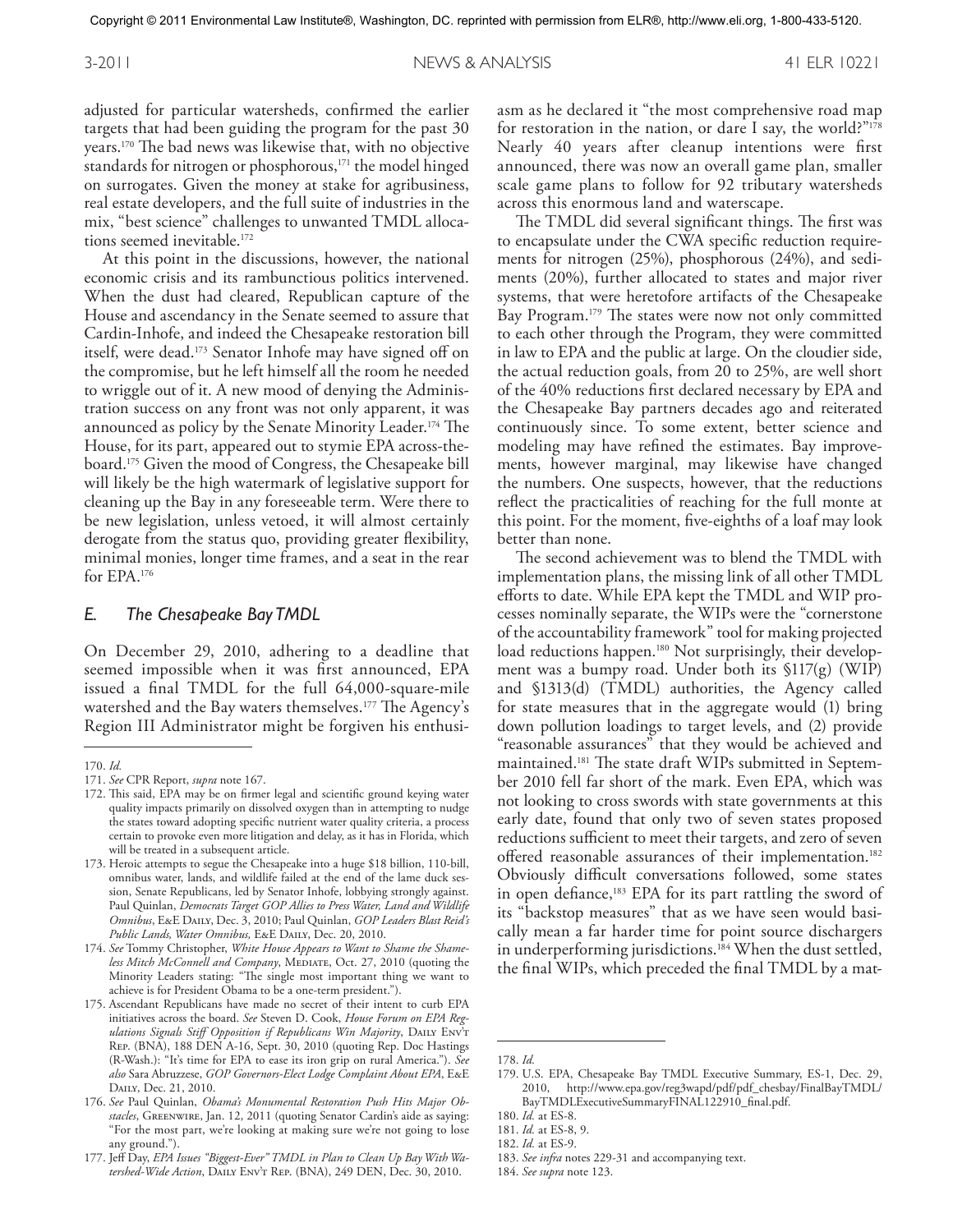41 ELR 10222 ENVIRONMENTAL LAW REPORTER 3-2011

ter of weeks, were by all reports an improved lot. 185 How much improved can be debated.

EPA, for its part, took credit for negotiating substantial changes in state WIPs, almost all of them in point source practices over which it exercises stronger "backstop" leverage. 186 In some cases, the Agency succeeded in moving some proposed reductions from the "load allocation" (nonpoint source) to the "waste load allocation"(point source) category, in effect imposing permit scrutiny. 187 Most state programs relied on ratcheting down on municipal treatment systems, stormwater runoff, and the larger concentrated animal feeding operations (CAFOs). 188 As in the past, however, nudge come to shove, even hard nudge, state agencies were still not ready to confront the dominant source of nitrogen, phosphorous, and sediment pollution: agricultural practices. For this sector, in the main, they identified their preexisting nonpoint source authorities and programs, largely voluntary, largely hinged on the "pay-the-farmer" approach that has categorized agricultural pollution control since l972 with less than sensational results. Illustrative of the sensitivity of this issue, two of the primary Bay-loading states, Maryland and Virginia (and Delaware) committed only to "consider the implementation" of further mandatory requirements for agriculture if, by 2013, their cleanups lagged behind<sup>189</sup>—which is neither a commitment nor an objective standard. If, one may fear, even this "consideration" will hinge on tracking ambient water quality, we could be back to the you-can't-prove-it contests of yesteryear.

An independent review of the state WIPs is less sanguine. Taking the documents at face value—i.e., what is said is in place is in place, and what is said will happen will happen—three law professors of the Center for Progressive Reform evaluated their design capability to achieve the TMDL-identified reductions in eight parameters, e.g., permitting, CAFOs, nonpoint, and the transparency of their methods and results. 190 Professors tend to give out grades, and these were not good, C/Ds for Maryland (head of the class) and New York, two Ds for Delaware, D/F for Pennsylvania, and two Fs for Virginia and West Virginia. 191 The grades were weighted by each jurisdiction's proportional contributions to the Bay, highlighting that three states (Maryland, Pennsylvania, and Virginia, together averaging in the low-D range) contribute 87% of the nitrogen and 88% of phosphorous entering the Bay. 192 A notable characteristic of all state programs was the degree to which they relied on voluntary nonpoint source controls, although several states were credited for, in some cases, imposing mandatory requirements, usually accompanied by government financial assistance. 193 One suspects that, quietly, EPA would agree with these assessments as well. On the other hand, the Agency is committed to advancing the process, and full candor may not be the best way forward.

Were this—more modestly calibrated TMDL and WIPs that promised to consider more serious steps for their dominant causes of Bay pollution, perhaps, three years from now—one might perceive more mouse than mountain here. Which would be incorrect, because the process is far from over. The Agency has already announced its intention to develop a revised and more finely tuned TMDL,<sup>194</sup> and time lines for more detailed WIPs in the years ahead. 195 This planning will be advanced by two-year assessments of progress, 60% of needed controls to be in place within seven years, all in place by 2025. 196 Unlike TMDLs elsewhere in the country, more like CWA NPDES standards, which (in theory) are to be upgraded continuously over time, the Chesapeake TMDL-cum-WIP process is not once-done-and-out but, rather, an iterative one as further squeezes on point sources reach marginality, as they surely will. At which juncture, and within relatively short time frames, state by state, we may finally come face to face with the gorilla in the closet, agricultural sources. There will be no other recourse and, from here on, the clock is ticking.

Pausing here, one senses the earth shifting. On the Chesapeake Bay, with assists from a dedicated scientific community, environmental groups,<sup>197</sup> state agencies, congressional leadership, the media, and a few well-placed citizen lawsuits, EPA has been able to confect a structure that had failed to hold for the TMDL program as a whole at the end of the Clinton Administration: a TMDL with implementation plans based on controls for point and nonpoint sources of pollution. It is what Congress hoped would happen in the TMDL program back in 1972 (at least those who had faith in a water quality-based approach), only it left out the beef. 198 At last, in this one key region of the country, something similar to state air quality plans finally

195. TMDL Executive Summary, *supra* note 179, at ES-14.

- 197. It would be hard to overstate the staying power and effectiveness of the Chesapeake Bay—focused environmental organizations over the years, including (at the risk of omitting deserving organizations) the Chesapeake Bay Foundation, Chesapeake Bay Alliance, Chesapeake Legal Alliance, Environmental Working Group, Natural Resources Defense Council, Sierra Club, National Wildlife Federation, Center for Progressive Reform, and several watershed Riverkeepers, aided by law clinics of Maryland and Georgetown University.
- 198. *See* Houck, The Clean Water Act, *supra* note 12, at 21-24. The 1972 Act left TMDL implementation to state watershed programs, see §1313(e), at the insistence of state water agencies that they had the knowledge, resources and commitment to tackle agriculture, timber and other nonpoint sources without the backup of federal law. *Id*. This assumption was, in most states, patently incorrect.

<sup>185.</sup> Three state programs, for New York, Pennsylvania, and West Virginia, still came up short in allocations and/or assurances, leaving EPA to make "backstop" adjustments. TMDL Executive Summary, *supra* note 179, at ES-10,11.

<sup>186.</sup> *Id.* at 10.

<sup>187.</sup> For example, EPA shifted much of West Virginia's animal feeding allocations to possible CAFO permit regulation. *Id.* at ES-11.

<sup>188.</sup> *Id.* at ES-10.

<sup>189.</sup> TMDL Executive Summary, *supra* note 179, at ES-2.

<sup>190.</sup> Center for Progressive Reform, Ensuring Accountability in Chesapeake Bay Restoration: Metrics for the Phase I Watershed Implementation Plans, 1-11 (undated).

<sup>191.</sup> Center for Progressive Reform, Missing the Mark: A Report Card for the Phase I Watershed Improvement Plans, 2 (undated).

<sup>193.</sup> Telephone Conversation with Yee Huang, Yee Huang, Analyst, Center for Progressive Reform, Jan. 4, 2011.

<sup>194.</sup> Quinlan, *supra* note 176; Jeff Day, *EPA, States Mull Pushing Back Deadlines for State-Country Pollution Reduction Plans*, DAILY ENV'T REP. (BNA), 5 DEN A-9, Jan. 7, 2011.

<sup>196.</sup> *Id.* at ES-13, 14.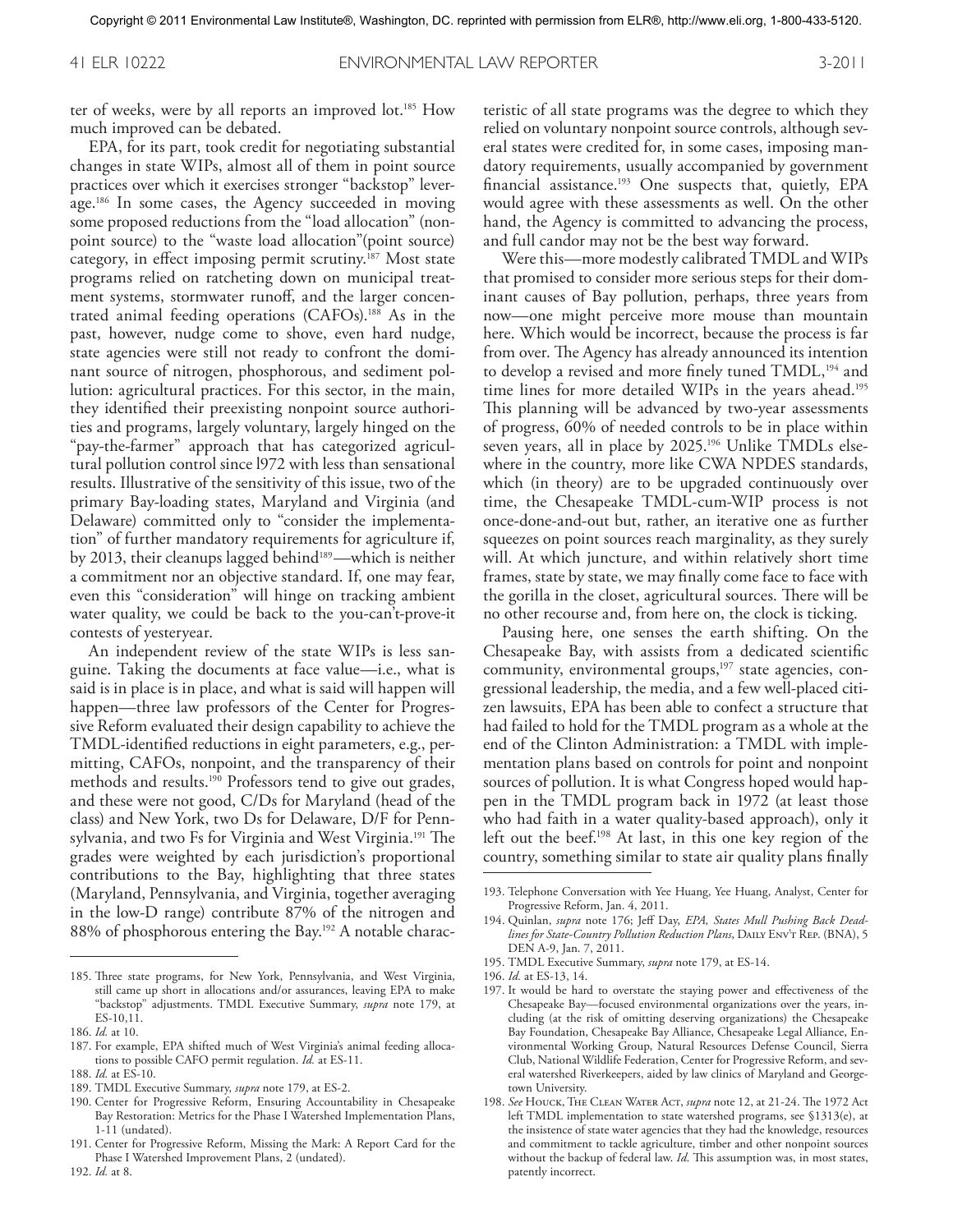emerges—with all of their problems in standard setting, monitoring, funding, gaming the system, and enforcement—the necessary geography of ambient-based pollution controls.

#### **III. The Future**

A midyear 2010 progress report on the Chesapeake showed key states falling short of previously agreed milestones for December 2011, including "little headway" in efforts to encourage cover crops (Maryland), stream-side cattle fencing (Virginia), and nutrient management plans (Pennsylvania). 199 The Chesapeake Bay Foundation's yearend 2010 State of the Bay Report showed nearly imperceptible progress on water quality, up from a score of 15 to 16, and ecosystem health, up to 31, out of a perfect score of 100, earning a "D-minus" grade. 200 With the Chesapeake TMDL fully implemented (by the year 2025), in all jurisdictions, a condition never attained in any aspect of environmental law, Bay health would reach a score of 50. 201 No one ever said fixing Humpty Dumpty was easy.

*Cooperation.* We start nonetheless with several significant advantages for the Bay, the first of which is the long-standing cooperation among EPA and the major jurisdictions involved. 202 There is investment and pride on the line. As important is their long-standing agreement on quantified load reductions necessary to restore the Bay. Having formally committed to abatement on this scale, energy spent fighting the TMDLs and WIPs designed to achieve it will be perceived as a breach, at least of faith.

Another benefit from the existing agreements is the impetus to address land use issues that are clearly important to limiting Bay impacts but, setting aside pollution discharge and wetland permitting, beyond the federal domain. Several studies culminating in a recent GAO report demonstrate that unmanaged growth will defeat hard-won gains for the Bay; indeed, it is already doing so. 203 The Chesapeake Bay Commission has announced plans for the conservation of two million acres within the Bay watershed by 2025. While the plan has stimulated controversy and alternative strategies,<sup>204</sup> the states are at least moving to achieve land use goals that would be unthinkable in other circumstances.

*CAFOs.* Increased controls over CAFOs can provide significant momentum for parts of the Bay, particularly along the Maryland and Virginia shores. 205 While the U.S. Court

of Appeals for the Second Circuit rejected EPA's attempt to regulate open-field disposal of CAFO wastes (because they were not, yet, discharging into the water—a rather crabbed interpretation of the Act),<sup>206</sup> the Agency retains wide authority to increase the number of regulated CAFOs (by sizing down their thresholds), elevate control requirements, regulate non-enclosed animal husbandry as point sources, and implicate offsite corporate owners who have largely insulated themselves from the mess. The CAFOs, of course, will not concede without a fight. 207 EPA's available legal tools, however, have yet to be fully unsheathed.

*Stormwater.* Similar gains can be made in stormwater, which will loom yet larger as other sources come under control. 208 Bay watersheds now hold 17 million people and rising. 209 Stormwater runoff already accounts for nearly 20% of Bay loadings. 210 The first flush from streets, lawns, and parking lots can be dramatic in content and volume; analysis of similar stormwater discharges into Lake Pontchartrain, Louisiana, showed concentrations of phenols and heavy metals greater than that from neighboring chemical plants, no slackers in these departments. 211 To date, the Agency has largely slept on its authority over stormwater sources under  $\frac{6402(p)}{p}$  of the Act, which requires reduc-

- 206. *See* Waterkeeper Alliance v. EPA, 399 F.3d 486, 35 ELR 20049 (2d Cir. 2005).
- 207. Among other things, faced with a lawsuit from the Maryland Environmental Law Clinic over chicken wastes, Perdue had a bill filed in the most recent state legislative session limiting funding for the law school. *See* David A. Farenthold, *Md. Legislature Scrutinizing Law Clinic Over Chicken Farm*  Suit, WASH. Post, Mar. 28, 2010. A similar bill sponsored by the Louisiana Chemical Association to defund the Tulane Environmental Law Clinic was debated in the Louisiana Senate. *See* James Gill, *Polluters Have Had Enough of Law Clinics*, Times Picayune, May 12, 2010. Both efforts, for the moment, have failed.

- 210. *See* Chesapeake Bay Program Phase 4.3 Watershed Model, Sources of Sediment to the Bay (2009), http://www.chesapeakebay.net/status\_sedimentsources.aspx?menuitem=20800 (last visited Jan. 21, 2011).
- 211. *See* Oliver A. Houck et al., To Restore Lake Pontchartrain: A Report to the Greater New Orleans Expressway Commission on the Sources, Remedies, and Economic Impacts of Pollution in the Lake PONTCHARTRAIN BASIN 34-36 (Apr. 28, 1989) (showing elevated levels of five heavy metals in municipal runoff) (on file with author).

<sup>199.</sup> *See* Jeff Day, *States Failing in Efforts to Meet 2001 Goals, Considering New Milestones, Officials Say*, 106 Daily Env't Rep. (BNA), A-16 (June 4, 2010).

<sup>200.</sup> Jeff Day, *Bay Health Improved, but Recovery Requires Big Cuts in Nutrients, Sediment, CBF Says*, Daily Env't Rep. (BNA), Dec. 2010.

<sup>201.</sup> *Id.* The Foundation also predicted that the Bay's score of 50 would further improve "on its own" to a score of 70.

<sup>202.</sup> In this and to this extent, I join my academic colleagues cited *supra* note 85. 203. *See* U.S. GAO, Development Growth Outpacing Progress in Water-

shed Efforts to Restore the Chesapeake Bay, *supra* note 84.

<sup>204.</sup> *See* Jeff Day, *Final Bay Restoration Strategy Will Seek Permanent Protection of 2 Million Acres*, 88 Daily Env't Rep. (BNA), A-5 (May 10, 2010).

<sup>205.</sup> Ian Urbina, *In Maryland, Focus on Poultry Industry Pollution*, N.Y. Times, Nov. 28, 2008, *available at* http://www.nytimes.com/2008/11/29/ us/29poultry.html?\_r=1&pagewanted=all (last visited Jan. 20, 2011); Nat-

ural Resources Defense Council, America's Animal Factories How STATES FAIL TO PREVENT POLLUTION FROM LIVESTOCK WASTE, Chapter 11: Maryland (Dec. 1998), *available at* http://www.nrdc.org/water/pollution/ factor/stmar.asp#notes8 (last visited June 21, 2010):

A chief component of this agricultural pollution is found on Maryland's Eastern Shore, where hundreds of chicken houses produce about 300 million chickens each year. The industry's annual production of 720 million pounds of chicken manure contains twice as much phosphorus as the human waste generated by Maryland's entire population annually. Manure contributes an estimated 40 percent of the nitrogen and 48 percent of the phosphorus entering the Chesapeake Bay from Maryland's Eastern Shore.

<sup>(</sup>Internal citations omitted.) *See also id.* Chapter 27: Virginia: Virginia has classified 712 miles of state waters as "impaired" due to diffuse sources of agricultural pollution. According to Virginia Tech, "Soils in some parts of the Shenandoah Valley contain as much as eight times the phosphorus needed by crops, the result of years of over-application." On Virginia's Eastern Shore, close to one third of the nitrogen and two-fifths of the phosphorus nutrients entering the Chesapeake from that region are attributed to animal waste pollution.

<sup>(</sup>Internal citations omitted.)

<sup>208.</sup> *See* Draft Strategy, *supra* note 106, at 28.

<sup>209.</sup> *See* U.S. GAO, *supra* notes 83, 84.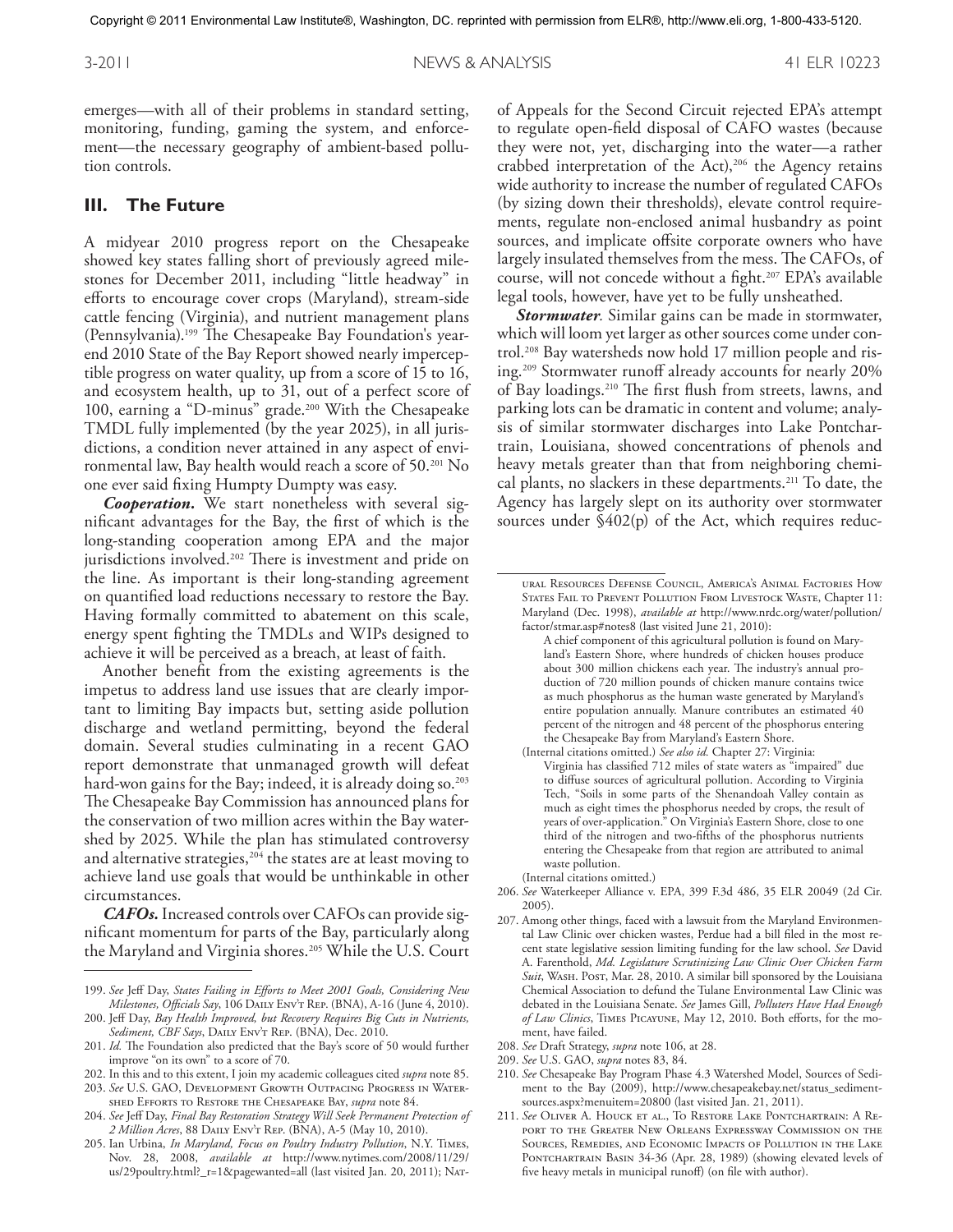41 ELR 10224 ENVIRONMENTAL LAW REPORTER 3-2011

tions to the "maximum extent practicable."212 The Obama Administration has upped the ante, calling for nationwide reduction practices to include retention ponds and pervious pavement<sup>213</sup>—the same kind of low-tech, commonsense measures one finds best for farm sources. It has, as expected, run into a firestorm of now-familiar objections ("bad science," "one-size-fits-all," "unfunded mandate") from municipalities and real estate developers, equally wedded to the status quo. 214 The leverage, however, remains.

*Point sources.* Relatively small gains seem available from existing point sources that, industrial and municipal combined, account for about 20% of Bay loadings (19% of nutrients, 21% phosphorous). 215 Nearly all are on individual permits (over 92% in Maryland and Pennsylvania, as compared to 84% nationally), and they have been squeezed down on a great deal over the past 20 years—in part, in order to avoid having to do something serious about nonpoint sources. 216 There may not be a lot more juice left, at least not at acceptable price tags. On the other hand, as noted earlier, their adherence to best technology standards is a statutory requirement, and technology improves every year. As Region III's letter of September 2008 to its Chesapeake Bay Program partners concluded, "requiring further point source upgrades to the limits of technology is an option of last resort" and is "avoidable if the Bay partners use our creative energies to deliver sufficient nonpoint pollution reduction commitments."217 Avoidable, perhaps, but available and still, apparently, from the states' perspective, a path of least resistance.

*Compliance.* Greater compliance with existing permits, on the other hand, holds promise, and for the current EPA it is not just lip service. The Administrator has stated enforcement—code word "accountability"—to be a centerpiece of her approach to all environmental law,<sup>218</sup> and the Chesapeake Bay has received priority attention. A 2010 EPA document, entitled *Progress in Chesapeake Bay Enforcement*, covering 248 facilities in the region, identifies 73 enforcement actions since 2009, leading as of April 2010 to 10 civil settlements and 36 administrative orders, \$7.2 million in penalties, and \$731 million in new controls, and taking some 2,100 pounds of nutrients and 82 million pounds of sediments out of the environment. 219 None of this solves the problem, of course, but if one throws in the deterrent effect of these actions on other point source dischargers, it is not just whistling Dixie. 220

*Trading.* EPA and others project further gains to be made from nutrient trading regimes, already experimenting their way forward in several states including Maryland, Pennsylvania, and Virginia. 221 Indeed, a mandatory trading program was a centerpiece of the Cardin bill. 222 The prospect is not without promise, nor problems. Proponents are undoubtedly correct that, all things equal, it is better to invest in least-cost abatement measures that may be encouraged through trading. Existing regimes allow trading of nutrient and sediment credits between point sources, so long as existing technological requirements are not compromised<sup>223</sup> and both entities are under permit for the pollutants at issue. 224 Point-to-point trading, then, is a tool, if a limited one, for meeting Bay region water quality standards beyond BAT, including those imposed on point

- 222. *See* S. 1819 at (i)(6).
- 223. *See* 33 U.S.C. §1314(a), requiring the application of technology and water quality derived limits in permits. Trades allowing a point source to discharge above a technology-based standard are not allowed under current law.
- 224. EPA guidance is cautious in this regard. *See* U.S. EPA, Water Quality Trading Toolkit for Permit Writers, Appendix B: U.S. EPA Office of Water, Water Quality Trading Policy, B-4, *available at* http://www.epa.gov/npdes/ pubs/wqtradingtoolkit\_app\_b\_trading\_policy.pdf ("All water quality trading should occur within a watershed or a defined area for which a TMDL has been approved."; "EPA supports trading that involves nutrients (e.g., total phosphorus and total nitrogen) or sediment loads."). *But see id.* ("EPA supports cross-pollutant trading for oxygen-related pollutants where adequate information exists to establish and correlated impacts on water quality.").

<sup>212.</sup> 33 U.S.C. §1342(p).

<sup>213.</sup> *See* Linda Roeder, *EPA Cites Stormwater Runoff as Leading Agency Regulatory*  Priority, 41 DAILY ENVT REP. 1191 (May 28, 2010) (identifying "green infrastructure" approaches). *See also* Memorandum of James A. Hanlon, Director, EPA Office of Wastewater Management to Water Management Division Directors, "Revisions to the November 22, 2002. Memorandum" Establishing Revisions to the November 22, 2002 Memorandum, "Establishing Total Maximum Daily Load (TMDL) Wasteload Allocations (WLAs) for Storm Water Sources and NPDES Permit Requirements Based on Those WLAs," Nov. 12, 2010 (relating stormwater runoff to quantified parameters and TMDLs).

<sup>214.</sup> *See* Susanne Pagano, *Real Estate Interests, Cities Urge Caution as EPA Looks to Overhaul Stormwater Rules*, 41 Envt. Rep. 220 (Jan. 29, 2010).

<sup>215.</sup> *See* Chesapeake Bay Program Phase 4.3 Watershed Model, Sources of Phosphorous Loads to the Bay (2009), http://www.chesapeakebay.net/status\_phosphorusloads.aspx?menuitem=19801 (last visited Jan. 21, 2011); *id.* Sources of Nitrogen Loads to the Bay, http://www.chesapeakebay.net/ status\_nitrogensources.aspx?menuitem=19797 (last visited Jan. 21, 2011).

<sup>216.</sup> *See* EPA Permit Compliance Systems, Percentage of Facilities Covered by Current Permits in Maryland, Dec. 2000-Dec. 2003; EPA, Permit Compliance Systems, Percentage of Facilities Covered by Permits in Pennsylvania, Dec. 2000-Dec. 2003.

<sup>217.</sup> Letter from Donald Welsh, *supra* note 92, Enclosure A, Response to Questions Directed to EPA Region III. With two exceptions. Municipal and some industrial, e.g., pulp and paper, loadings of nutrients and phosphorus remain high—a fact that has led the Natural Resources Defense Council and other environmental groups to petition the Agency for tighter technology controls for municipal dischargers. NRDC, PETITION FOR RULEMAKing Under the Clean Water Act: Secondary Treatment Standards for Nutrient Removal (Nov. 27, 2007), http://www.iawpca.org/about/ govt\_affairs/2007-11-27nrdcprt.pdf.

<sup>218.</sup> *See* Linda Roeder, *EPA Administration Tells House Committee Agency Will Refocus on Water Enforcement*, *supra* note 10.

<sup>219.</sup> U.S. EPA, "Progress on Chesapeake Bay Enforcement," Apr. 28, 2010, *available at* http://www.epa.gov/compliance/civil/initiatives/progress-chesapeakebay.html (last visited June 21, 2010).

<sup>220.</sup> Keeping the pressure on enforcement, the Waterkeeper Alliance has petitioned EPA to revoke Maryland's NPDES authority for failure to sanction permit violators. *See* Kathy Lundy Springuel, *Waterkeeper Groups Petition EPA to Revoke Maryland's Authority Over Discharge Permits*, 233 Daily Env't Rep. (BNA), A-10, Dec. 8, 2009.

<sup>221.</sup> U.S. EPA, An Urgent Call to Action, *supra* note 39, at D-43 (Ohio), D-40 (Maryland), D-34 (Connecticut) and D-45 (Pennsylvania) (describing state trading initiatives); *Virginia Allows Treatment Plants to Purchase Credits*, 39 Daily Env't Rep. (BNA), A-11 (Mar. 2, 2010); Va. Dept. of Envt'l Quality, Get the Facts: Nutrients and the Chesapeake Bay, http:// www.deq.state.va.us/export/sites/default/info/documents/GetTheFacts-NutrientsAndCB.pdf; W.Va. Dept. of Envt'l Protection, Nutrient Credit Trading in West Virginia's Potomac River Watershed, http://wvwri.nrcce. wvu.edu/programs/pwqb/pdf/brochure%20draft%20100119.pdf. *See also* Cy Jones et al., How Nutrient Trading Could Help Restore the Chesapeake Bay, Working Paper, World Institute Resources Institute, Feb. 2010. Described summaries of nutrient trading programs in Maryland, Pennsylvania, and Virginia by Mr. Jones and colleagues are also available at http://www. wri.org/publications/author/334.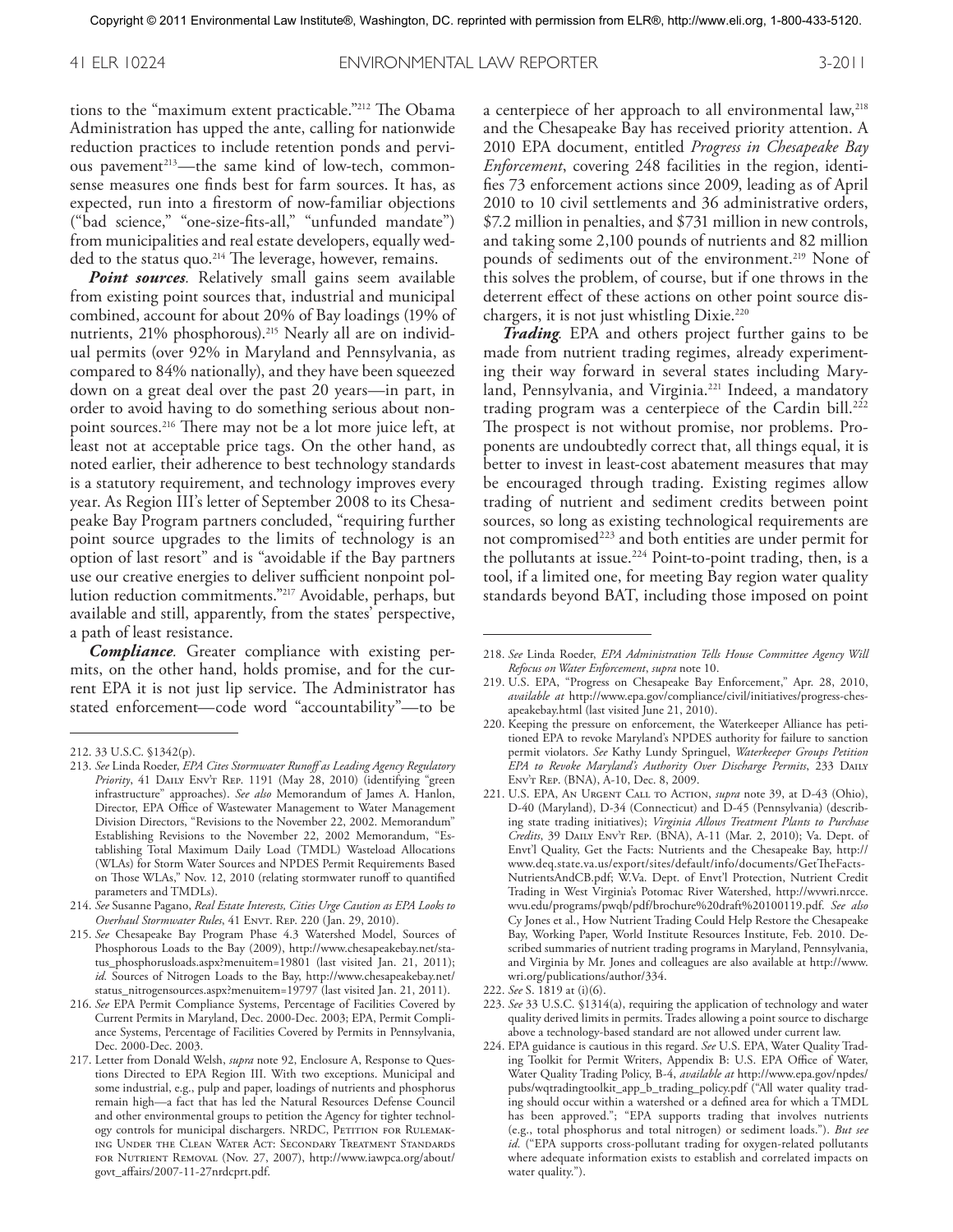sources by TMDL allocations. Limited as it is, it can be quality-controlled.

The tricky part comes with nonpoint sources, which at present are under no obligation to play ball. Phase two of nutrient trading schemes, then, allows point sources, primarily publicly owned treatment works (POTWs), to in effect pay nonpoints to play, buying from farm sources nutrient reductions that they would otherwise have to achieve through more costly mechanical or biological treatment. 225 Trading certainty for uncertainty is a risky deal, and these trades raise real-world challenges with measuring, monitoring, corroborating, and backstopping the success of on-farm practices across the landscape. The Chesapeake Bay TMDL tries to circumscribe these risks with detailed criteria for trading schemes,<sup>226</sup> but significant slippage, as with all diffuse-source trading programs, will be inevitable. A Delmarva Poultry Institute newsletter recently described nutrient trading as "a program [that] has been created to help farmers to earn money while providing polluters the opportunity to increase their pollution to the Chesapeake Bay."227 One can see why such a proposal, even if somewhat mischaracterized by the chicken growers, draws skeptics.

There is also a question of fairness. One might ask why municipal residents, many of them at the low end of the wage scale, already paying for sewage treatment of their own wastes, should have also to pay farm sources not to pollute. 228 The agriculture sector includes some of the wealthiest (and most heavily subsidized) enterprises in America. 229 Proponents point out that, with trades, at least the POTWs will pay less than they otherwise would for upgrades. 230 This observation, while correct, still begs the question whether this practice is sustainable, and fair. At bottom, agriculture's position that "if you want me to stop polluting, show me the money," is inconsistent with every

other tenet of pollution control in the United States. 231 Even a cursory look at the numbers shows that it will not be possible to curb agricultural discharges in a comprehensive way, either by best management practices, fertilizer caps, runoff discharge fees, or other needed measures if the supposition is that they will be funded by the public taxpayers, no matter what the vehicle. 232 Point-to-nonpoint trading, however effective in the short run, postpones a more long-term answer.

Nonpoint-to-nonpoint trading is also mentioned, but remains an illusion unless and until controls are put on nonpoint discharges that, in turn, stimulate the trades. Without a cap, there is no trade. The prospect of such trades may, nonetheless, offer a pot-sweetener for mandatory farm practices as, through the new WIPs, they become the option of last resort. Of course, as purely nonpoint trading is approved, the potential for "gaming" the system will further increase. On the other hand, since agriculture reductions are under this scenario required, trading should help ease the blow.

*Voluntary measures.* Whether paid for or not, whether traded or not, voluntary abatement measures have been the hallmark of nonpoint source pollution management since 1972. Faced now with providing "reasonable assurances" that their proposed TMDL and WIP targets can be achieved, the question becomes the extent to which these measures will be seen as providing such assurance.

EPA's directives in this regard are opaque. On the one hand, they explicitly acknowledge voluntary compliance as a part of the overall strategy, so long as it is backed by enforceable mechanisms. 233 Which seems a challenging concept; how does one enforce voluntary?234 To complicate matters, there is little empirical evidence on the relative effectiveness of voluntary compliance schemes. Virginia, perhaps the most reluctant partner in the program, has launched an effort to identify, and prove, just how effective its voluntary measures have been. 235 Pennsylvania has claimed that its voluntary measures, prompted by cash payments to farmers, have outlasted the period of the payments, leading EPA to overestimate the need to make further load reductions. 236 The states' hope, it seems clear, is that EPA will accept the voluntary-cum-cash payments in lieu of more fixed requirements.

We do not know, at a time when most states are in fiscal crises of their own, where cash payments will come from

- 234. EPA answers his question proposing, by way of example, contracts between voluntary participants and state agencies. *Id.*
- 235. *Virginia to Launch Nutrient Management Database*, 60 Daily Env't Rep. (BNA), A-12 (Mar. 31, 2010).
- 236. *See* Jeff Day, State Officials Fault EPA's Daily Load Plan: Commission Urges State Former Deference, 87 DAILY ENV'T REP. (BNA), A-11 (May 7, 2010); Jeff Day, *State Officials Say Farmers Fear Impact of Efforts to Cut Pollution Flowing to Bay*, Daily Env't Rep. (BNA), 174 DEN A-8, Sept. 10, 2010.

<sup>225.</sup> Maryland, Pennsylvania, and Virginia allow point-to-nonpoint trading under varying conditions, with West Virginia soon to join. Telephone Interview with Cy Jones, Senior Associate, World Resources Institute (Jan. 14, 2011).

<sup>226.</sup> *See* Chesapeake Bay TMDL, "Implementation and Adaptive Management," Section 10.1.2, 10.1.3, and 10.2, and Appendix S ("Offsetting New or Increased Loadings of Nitrogen, Phosphorous, and Sediment to the Chesapeake Bay Watershed"). Proposed safeguards include objective measures, credit calculation, verification, legal authority, and enforceability.

<sup>227.</sup> Memorandum, Questions and Answers for the "Cardin Bill," Waterkeeper Alliance (undated) (on file with author).

<sup>228.</sup> *See* Kurt Stephenson et al., *An Evaluation of Nutrient Nonpoint Offset Trad*ing in Virginia: A Role for Agricultural Nonpoint Sources?, 46 WATER REsources Research 11 W 04519 (2010).

<sup>229.</sup> For the wealth of one agricultural sector with a heavy impact on the Chesapeake, see U.S. GAO, Animal Agriculture, Waste Management Practices: A Report to the Hon. Tom Harkin, Ranking Minority Member, Comm. on Agric., Nutrition, and Forestry, U.S. Senate 1 (July 1999) ("The production of livestock and poultry animals, also known as animal agriculture, is important to the economic well-being of the nation, producing \$98.8 billion per year in farm revenue."). For the \$10-30 billion in direct subsidies agricultural industry receives as a whole, see Edwards, *infra* note 242.

<sup>230.</sup> Telephone Interview with Cy Jones, *supra* note 225 (taking the pragmatic portion that, since POTWs can be compelled in law to pay, better that they have the cheaper option), *see supra* note 225.

<sup>231.</sup> It is also inconsistent with the policy of Europe, where environmental programs are premised on the principle that "environmental damage should as a priority be rectified at the source and that the polluter should pay." *See* Consolidated Version of the Treaty on the Functioning of the European Union, art. 191, 2008 O.J. (C 115) (47) (Sept. 5, 2008).

<sup>232.</sup> *See supra* notes 49, 50 and accompanying text.

<sup>233.</sup> *See* Region III letter, *supra* note 115, at 29.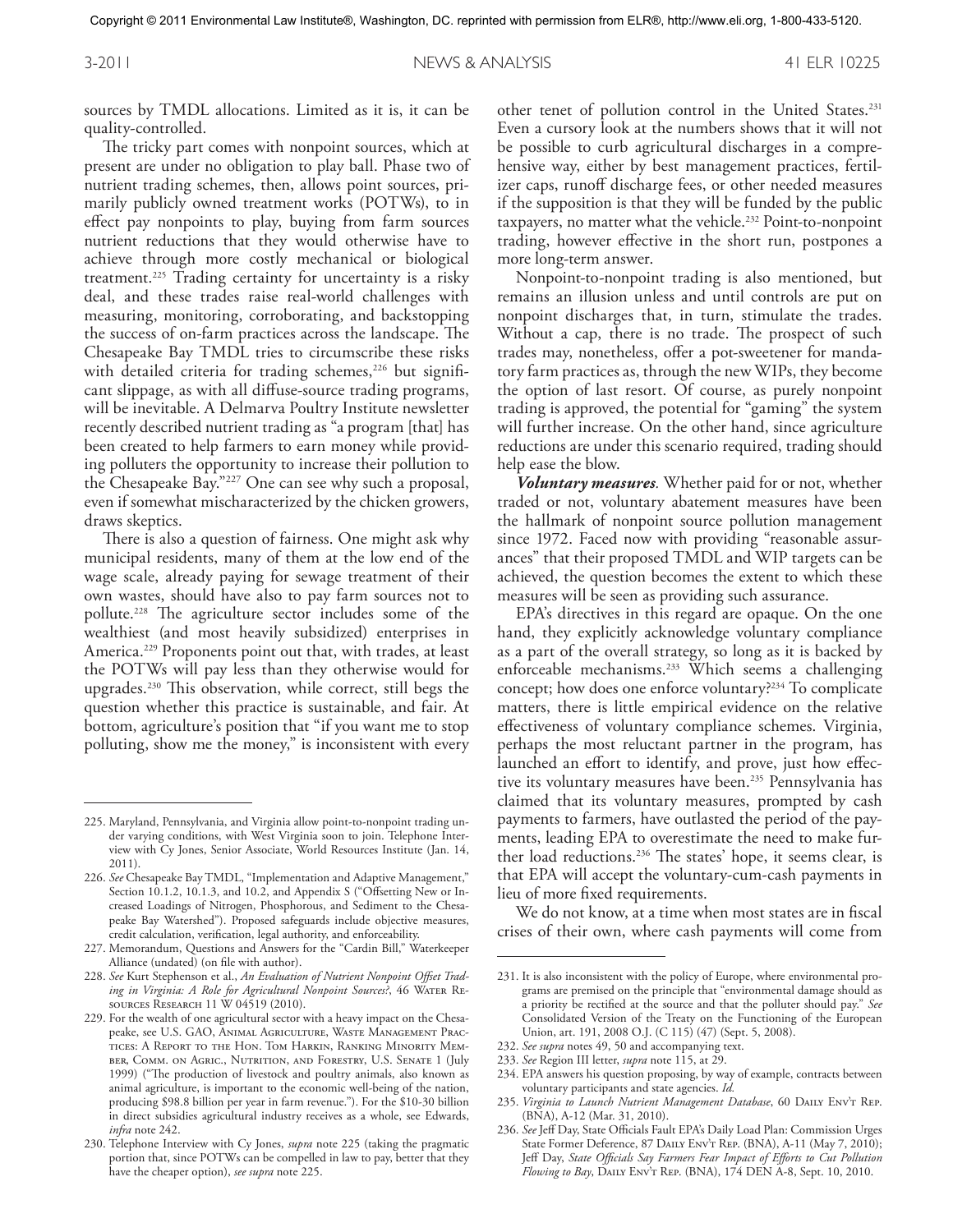41 ELR 10226 ENVIRONMENTAL LAW REPORTER 3-2011

nor how effective they will be. Over 35 years of treating nonpoint sources on a voluntary basis and watching them take water quality south, however, does offer us some clues. EPA, for its part, seems to be taking a we'll-accept-themif-you-prove**-**their-effectiveness approach to voluntary measures, government financed or no. Setting aside the question of which party under these circumstances bears the burden of proof, we have the ingredients for a leveraged jawboning over these assurances in which the Agency may well accept some risk in outcomes as a price of moving forward on a cooperative basis.

*Enforcement*. The Chesapeake Bay Program asks states and the sectors of their economies that have long avoided CWA requirements to change deeply ingrained practices, indeed, mind-sets. As seen earlier, EPA's leverage boils down to further limits on point sources that are within its domain, and funding cuts to state water programs that fail to rise to the occasion. 237 The limits of their leverage are not lost on the agribusiness community, which has taken a pugnacious, "bring it on!" stance. The Virginia Farm Bureau Federation announced that, while cleaning up the Chesapeake would be a "good thing," when you "add total maximum daily loads" and enable EPA to "regulate every molecule of water," it became "unacceptable."238 The Federation's Director of Government Affairs, added that withholding state program monies would solve nothing, and if EPA tried to impose additional consequences, "they would be tied up in litigation for years."239 Shortly thereafter, the Virginia Department of Natural Resources denied that EPA has any authority over its watershed plans at all. $^{\rm 240}$ 

It is worth noting that nothing in the Cardin bill proposed to bridge this gap. The legislation was said to be modeled after the CAA state implementation plan program, but left out an important piece; under the CAA, a recalcitrant state may lose something it really cares about: highway funding. 241 These are major monies, and much beloved. While transportation is not at issue in water quality programs, the relevant federal monies here are subsidies that extend to every sector of agriculture, with a marked imbalance toward large corporations. 242 Setting aside compelling economic reasons to trim this largesse, every environmental reason exists to at least condition it upon effective nonpoint pollution controls. None of this is rocket science. It is, however, political science and, beyond the controls currently mandated by a few select (and temporary) farm programs such as Swampbuster and Sodbuster, it seems beyond the legislative imagination. Not so in Europe, by way of contrast, which is now proposing to overhaul its farm support regime to insist, at the least, on nonpoint practices as a quid pro quo. 243

All of which leaves EPA with its current statutory authority, and technical assistance from the U.S. Department of Agriculture,<sup>244</sup> the power of persuasion, and the good faith of state agencies and agricultural actors who genuinely want to clean up the waters around them. The strength of this amalgam is about to be tested. One can be sure that the Administrator had this in mind when she said, in announcing the new Bay initiatives, that if they did not work, then Congress would need to act. 245 She would be taking current law as far as it would go.

*Litigation.* To some, of course, she has gone too far, and it seems inevitable they will challenge the entire process in court. 246 Of the many comments to EPA on the draft TMDL and WIPs, the prize for Best Available Lawyering may go to those of the "Federal Water Quality Coalition," which, in Orwellian fashion, turns out to be the American Coke and Chemicals Institute, the American Forest and Paper Association, American Iron and Steel Institute, American Petroleum Institute, Ford Motor Company, Freeport-McMoRan Copper and Gold, Mid America Crop Life Association, National Association of Homebuilders, International Council of Shopping Centers, Real Estate Roundtable, and the Weyerhaeuser Company. 247 Although some of these industries have little or no presence on the Bay, they all obviously fear the precedent. They can equally obviously afford a lawsuit, and their joint comments lay out, in effect, a soup-to-nuts complaint.

Among the highlights: no de facto submission or rejection of a state TMDL having been made, EPA has no authority to issue a Bay-wide TMDL or sub-TMDLs for most Bay watersheds<sup>248</sup>; nor has it the authority under

<sup>237.</sup> *See supra* note 124 and accompanying text.

<sup>238.</sup> Jeff Day, *Virginia Farm Bureau Leaders Oppose New EPA Plans for Restoration of Bay*, 231 Daily Env't Rep. (BNA), A-10 (Dec. 4, 2009).

<sup>239.</sup> *Id.*

<sup>240.</sup> Jeff Day, *States Uncertain Over Who Controls Bay Watershed Implementation Plans,* 175 Daily Env't Rep. (BNA), A-10, Sept. 13, 2010 (quoting Antony Moore, Virginia's Deputy Secretary of Natural Resources for the Chesapeake Bay).

<sup>241.</sup> Section 179 of the CAA imposes automatic highway sanctions for specified failures by states, 42 U.S.C. §7509; Section 100(m), 42 U.S.C. §7410m of the Act allows EPA to impose additional sanctions for other, less serious violations.

<sup>242.</sup> Chris Edwards, "Agricultural Subsidies," The Cato Institute, June 2009: The U.S. Department of Agriculture distributes between \$10 billion and \$30 billion in cash subsidies to farmers and owners of farmland each year. The particular amount depends on market prices for crops, the level of disaster payments, and other factors. More than 90 percent of agriculture subsidies go to farmers of five crops—wheat, corn, soybeans, rice, and cotton. More than 800,000 farmers and landowners receive subsidies, but the payments are heavily tilted toward the largest producers.

<sup>243.</sup> Stephen Gardner, *European Commission Proposes Tailoring Farm Subsidies to Environmental Goals*, Daily Env't Rep. (BNA), A-5, Nov. 22, 2010.

<sup>244.</sup> Technical assistance, and moral support, from NRCS personnel is a major, underlooked ingredient of successful nonpoint controls. As for funding, the Department has not only added major monies to the Chesapeake pot but, to Upper Mississippi River states as well. *See* News Release, "Agriculture Secretary Vilsack Announces Major Initiative to Improve Health of Mississippi River Basin", Sept. 24, 2009. The targeting of these monies for pollution abatement is sure to draw fire from communities accustomed to assistance on other fronts.

<sup>245.</sup> Jeff Day, *Jackson Says Agency May Need Additional Authority of Guide Bay Restoration Efforts*, 2 Daily Env't Rep. (BNA), A-6, Jan. 6, 2010.

<sup>246.</sup> As this Article goes to press, the American Farm Bureau Federation has filed suit challenging, inter alia, EPA's authority to issue a Bay-wide TMDL. *Chesapeake Bay: Farm Groups Sue EPA Over Pollution Diet,* Greenwire, Jan. 11, 2011.

<sup>247.</sup> Federal Water Quality Coalition, Comments of Federal Water Quality Coalition on the Draft Chesapeake Bay Total Maximum Daily Load (undated) (on file with author, who regrets omitting the names of several other members, including the Western Coalition of Arid States).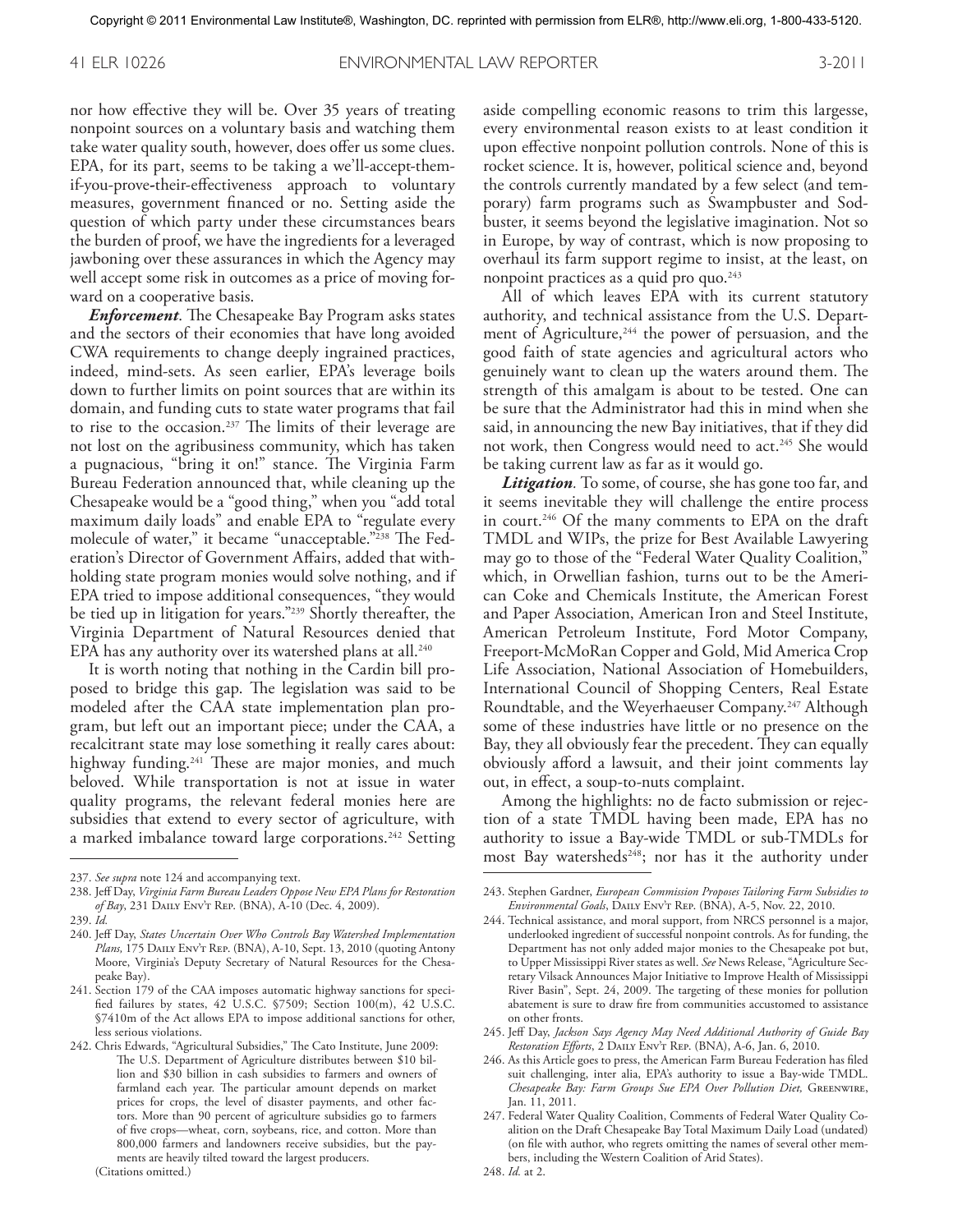§1313(d) to require implementation plans, which under §1313(e) are delegated exclusively to the states<sup>249</sup>; nor does it have similar authority under §117(g), which disavows conferring additional regulatory authority on the Agency<sup>250</sup>; nor has it the authority to exige directly, or by threat of sanctions on point source dischargers, particular TMDL or WIP conditions<sup>251</sup>; nor has EPA demonstrated that attainment of Bay water quality standards is achievable252; nor, if achievable, would not result in widespread adverse economic and social impact<sup>253</sup>; nor was EPA's modeling accurate<sup>254</sup>; nor was the 45-day opportunity to review and comment on a TMDL this complex adequate in law. 255 Other, more particularized comments, such as those of the Virginia Municipal Stormwater Association (which states it supports "good science and good public policy ... including a balanced approach to environmental and fiscal sustainability") challenge EPA's assumptions and analysis in local watersheds. 256 EPA may have bought time with the states by the acceptance of less than convincing WIPs, but not so with a wide range of industries.

There may be more issues, and it will be years before they play out in district and appellate courts, but a few observations at this early juncture may be timely. One would be that, while no state has authority to prepare or fail to prepare a TMDL for the Bay, the Chesapeake Bay Agreement states collectively do, and they have called for and agreed to the TMDL and WIP processes. How else, further, could one ever address the whole? As for the implementation plans, EPA has been careful to design them under its  $\frac{1}{7}$ (g) duty to "ensure" that implementation plans are developed and begun; it has now done that, not through asserted regulatory authority (unless one views the entire program as "regulation") but, rather, through state planning processes. While the Agency has no power to require specific measures, it does have  $$117(g)$  responsibility to see that these plans are adequate to meet the agreed-upon Bay reduction targets (the stated purpose of the  $WIPs$ )<sup>257</sup> and, under §1313(d), to determine if proposed load reductions are adequate to meet water quality standards. 258 It is true that the Agency has not conducted a formal "use attainability" analysis, but the entire Chesapeake Bay Program can be viewed as just such an analysis; as a practical matter, the affected states have been committed to attaining their own designated use, and reduction targets, for decades.

Which leaves the more technical and procedural arguments, whose resolution may be as much determined by

253. *Id.* at 15. 254. *Id.* at 19.

the perspective of a particular court as by the merits. Pollution control by ambient quality standards has never been easy, nor particularly successful in any medium: water, air, or soils. 259 The demands on baseline information, measurement, monitoring, and scientific interpretation are voracious, as are the costs of maintaining a bureaucracy to carry them out. The conclusions reached are always questionable, and where the consequences are significant, they are always questioned. This was a primary reason that federal pollution control programs migrated over time to technologybased controls. 260 The arrival of computer modeling has added a useful tool, but the assumptions of the model and its factual inputs can still be flyspecked with ease, and can always be improved. The more complex and multifaceted the model, the more avenues to attack it under the banner of "sound science"—hence the vigorous endorsement of sound science by development and discharge industries. See their responses to climate change. 261 This so, it is impossible to predict outcomes. Some industries, through the courts, managed to ward off BAT standards—a more straightforward process—for years. 262

The procedural complaint, for its part, insufficient time for comment, may turn on whether the court considers only the formal comment time frame or, rather, the full year of development accompanying the TMDL and WIPs that was done in a remarkably transparent manner with 18 public hearings, 14,000 public comments, webbased updates, "webinar" information sessions, live-time Q&A, and a running conversation with the states. 263 The charge may also be blunted by EPA's continuing update of the TMDL as errors are identified and more information is available. All the frustrations of dealing, in law, with a moving target like "adaptive management" are here. As is the legal question whether, because the process is iterative, it is "final," and even if considered "final," is more than a target and a plan, i.e., ripe for review at this time. 264 It is the development community's turn, for a change, to complain of the new jurisprudence postponing judicial review to later points down the line when, as environmentalists often

<sup>249.</sup> *Id.* at 3.

<sup>250.</sup> *Id.* at 5-6.

<sup>251.</sup> *Id.* at 7.

<sup>252.</sup> *Id.* at 13.

<sup>255.</sup> *Id.* at 17.

<sup>256.</sup> Virginia Municipal Stormwater Association, Comments of the Virginia Municipal Stormwater Association, Inc., regarding EPA's Draft of Chesapeake Bay, TMDL and Virginia's Draft Chesapeake Bay TMDL WIP, 1 (undated) (on file with author).

<sup>257.</sup> *See supra* note 95.

<sup>258.</sup> *See* §1313(d) ("a level necessary to achieve the applicable water quality standards").

<sup>259.</sup> *See* Houck, *supra* note 12.

<sup>260.</sup> *See* Weyerhaueser v. Costle, 590 F.2d 1011, 9 ELR 20284 (D.C. Cir. 1978).

<sup>261.</sup> *See* Republican political strategist Frank Luntz, Memorandum on climate change to party members ("The scientific debate is closing [against us] but not yet closed. There is still a window of opportunity to challenge the science"). *See* National Environmental Trust, *Luntz Speaks*, http://www.luntzspeak.com/memo4.html.

<sup>262.</sup> *See* Houck, *supra* note 12, at 10538, 10539.

<sup>263.</sup> *See* TMDL Executive Summary, *supra* note 179, at ES-1. *See* U.S. EPA, Chesapeake Bay TMDL Events, 2010 Webinar Series, http://www.epa. gov/reg3wapd/tmdl/ChesapeakeBay/CalendarOfEvents\_2009.html?tab1= 1&tab3=12 (last visited Jan. 21, 2011) (archiving audio of webinar series from 2009 and 2010 for future, public access). *See also* Jeff Day, *EPA Website Will Track Development of Watershed-Wide Nutrient Limit for Bay*, 161 Daily Env't Rep. (BNA), A-8 (Aug. 24, 2009).

<sup>264.</sup> *See* Ohio Forestry Association v. Sierra Club, 523 U.S. 726, 28 ELR 21119 (1998) (forest plan not ripe for review); Atlanta Coalition on the Transp. Crises v. Atlanta Regional Commission, 559 F.2d 1333, 9 ELR (5th Cir. 1979) (ditto highway plan); Norton v. Southern Utah Wilderness Alliance, 124 S. Ct. 2373, 34 ELR 20034 (2004) (public lands plan).